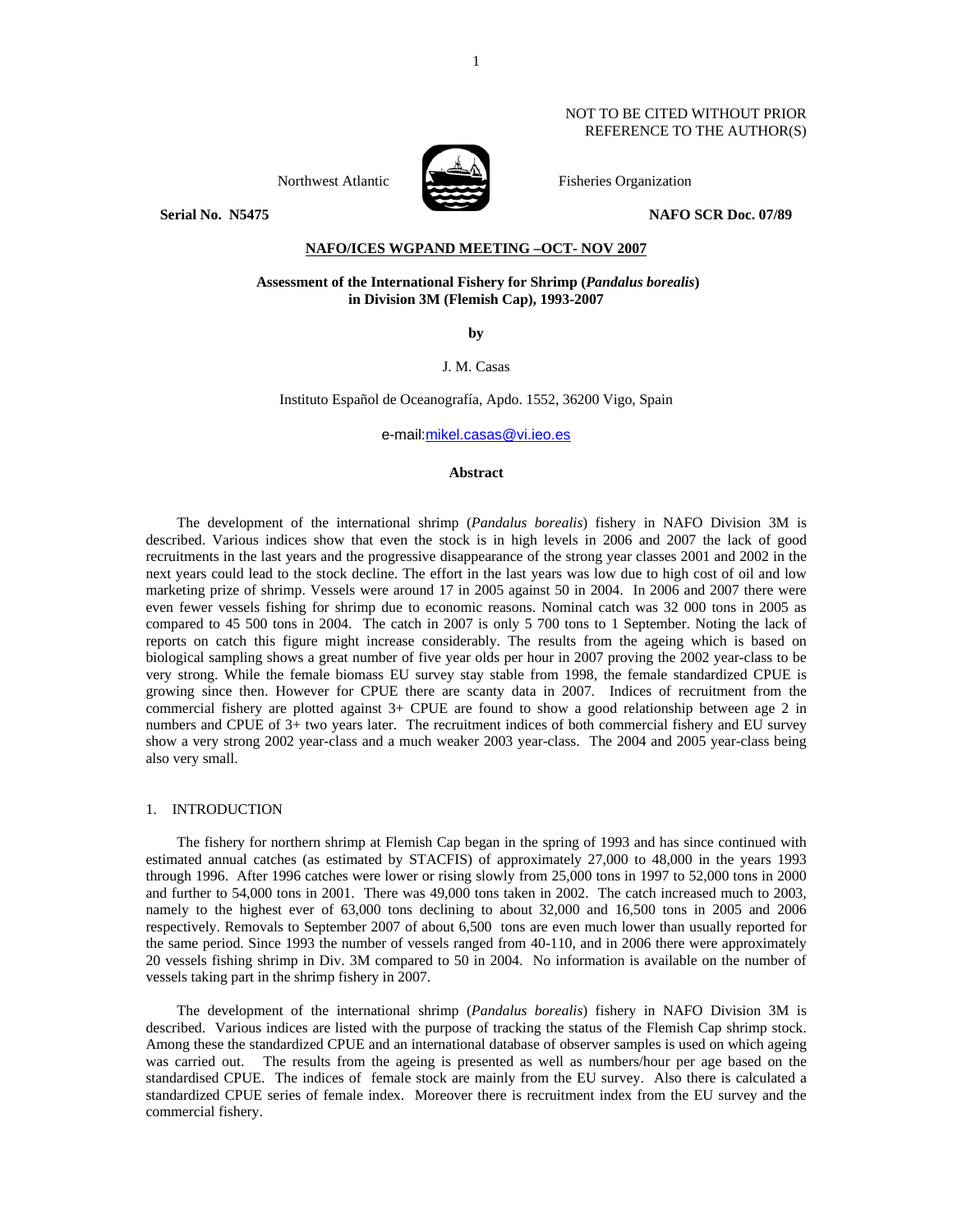Background on the assessment and management of this resource since 1993 can be found in Parsons (1998), Gudmundsdóttir (2003), Gudmundsdóttir and Nicolajsen (2003) Skúladóttir and Pétursson (2005) and NAFO Scientific Council Reports (2005).

## 2. MATERIAL AND METHODS

#### *Standardization of CPUE*

A standardized dataset, consisting of data from Canada, Faroe Islands, Greenland, Iceland, Norway, Russia, Estonia and Spain from 1993 to 2007 exists but due to suspicion of misreporting in 2005-2007 between 3M and 3L the international CPUE database was reviewed. To correct the database all trips for 2005 and 2007 where the catches were mixed up between 3M and 3L were eliminated. This way we can get the true CPUE per month for 3M. In 2007 only data from Estonia were available. Data were selected from the standardized datafile where catch >0 kg and/or effort >10 hours. Like in 2003 and 2004 the Norwegian data before 1999 were not used as it was not possible to split the logbook data into single, double or triple trawls before 1999. As area is not defined in the Norwegian data and it has been noticed that area is not important to the regression (Gudmundsdottir, 2003) area is not used in the regression. CPUE is modelled against year, vessel, month and gear, by using the Generalized Linear Model function glm in Splus (version 6) where the modelled CPUE is loglinked. Effort is used as the weighting factor. The model is standardized to data from 1993, June, single trawl and Icelandic data.

#### *Samples*

Shrimp were separated into 3 categories namely, males, primiparous females (including transitionals) and multiparous females according to the sternal spine criterion (McCrary. 1971), oblique carapace lengths were measured using sliding calipers and grouped into 0.5 mm length-classes. These data form the International shrimp aging database as recommended Appendix II of the 1999 NAFO Scientific Council meeting on shrimp (NAFO, 2003). Modal analysis (MacDonald and Pitcher, 1979) was conducted on an individual month by month basis using each nation's catch, for weighting. Since 2006 the modal analysis was only conducted on length distributions estimated in the EU survey carried out in summer on Flemish Cap. This analysis provided the mean lengths and proportions at age and sex per month. The mean lengths were converted to mean weights using length weight relationships for the appropriate months to calculate the number caught (Skuladottir, 1997). An average length at age was calculated for the whole period, weighted by number caught each month and by nation. The mean lengths were then converted to weights using the length weight relationship for April-June. This was said to be the average weight for that particular year at age and sex.

Since the Canadian data (Parsons and Veitch 1996) were only available as annual results for the years 1993- 1995, the following two equations were used for this period:

| For males and primiparous females for April and all year around : | $\ln y = 3.037* \ln x - 7.549$       |
|-------------------------------------------------------------------|--------------------------------------|
| For multiparous females in April-June:                            | $\ln y = 2.778 \times \ln x - 6.689$ |
|                                                                   |                                      |
| Analyses for 1996 - 2001 also made use of the following:          |                                      |
|                                                                   |                                      |
| For multiparous females July:                                     | $\ln y = 2.921* \ln x - 7.144$       |
| For multiparous females August:                                   | $\ln y = 3.111* \ln x - 7.689$       |
| For multiparous females Sept-March:                               | $\ln y = 2.929* \ln x - 7.085$       |
|                                                                   |                                      |

## 3. CATCH

The total catch per year is listed by nations in Table 1. The catch is mostly as it is reported to NAFO either provisionally in monthly reports and annually some StatlantA reports. But in some cases information are got from the shrimp specialists of the individual countries. As the flag nations of EU do not report provisionally on shrimp catch on Flemish Cap in 2007, the small catch of 5,861tons to 1 September is underestimated compared to the years prior to 2005. The total catch per year is shown in figure 1.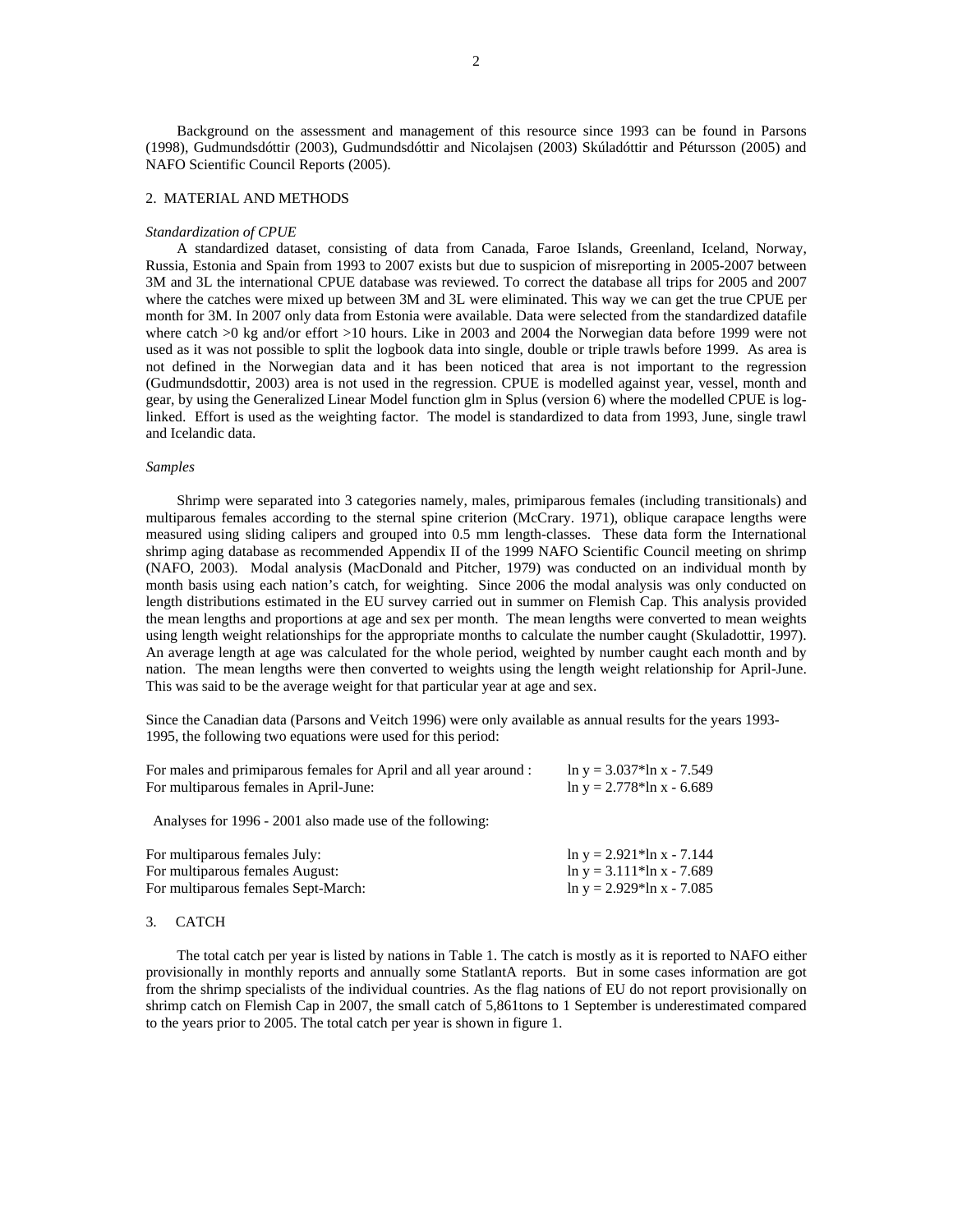## 4. CPUE MODEL

A summary table was made from the data, shown in Table 2. Table 3 shows the no. of data records used in the model by year and country. Whether the data had constant variance was tested by plotting standard errors versus mean CPUE (Smith and Showell, 1996) and fitting a line through the points (Figure 2). Since the coefficients of variance were constant (Table 4) a gamma distribution can be used, so the family parameter in glm was set as Gamma. The model was run and the diagnostic plots inspected. Some results from the model fit and the analysis of the deviance are shown in Table 5 and 6. Standard Splus diagnostic plots for the fit are shown in Figure 3. From the deviance residuals plots it can be seen that the right link function as well as the assumed variance function has been chosen. In spite of the right tail being broad the model is considered appropriate. From the analysis of deviance shown in table 6, it can be observed that most of the variation is explained by year and vessel factors. The resulting index is shown in Table 7 and Figure 4. The index declined from 1993 to 1994 and was at low levels until 1997. From 1998 it gradually increased to 2006. In 2007 the standardized CPUE declined, however data for this 2007 were very scanty as there was only 1 country that turned in CPUE reports for the year.

## 5. EXPLOTATION RATE

Exploitation rate is shown in Figure 5. This was high in the years 1994-1997 when biomass was generally lower. In the years 1998-2006 the catch rate has been rather stable at a lower level. However the provisional catch rate estimated in 2007 was the lowest in the historical series showing a probable decreasing trend initiated in 2003.

## 6. RECRUITMENT

The Faroese survey provided two recruitment indices in the years 1996-2003. Since 1997, a juvenile shrimp bag has been attached to the gear in the Faroese survey (Nicolajsen and Brynjólfsson, 2003). The abundance of two year olds obtained in the main trawl in the Faroese survey was observed for 7 years (Nicolajsen , 2003). The Faroese survey has not been carried out since 2003.

Since 2001 in the EU survey the juvenile shrimp bag was introduced. A series of 2 year olds in the EU survey is presented (Table 9, Figure 6), (Casas, 2007). The series is shown since 1996 for the main gear and since 2001 for the juvenile bag. The first years showed very small numbers of age 2 but by 2002 there were more age 2 appearing. Since 2003 when automatic winches were introduced in the EU bottom trawl survey, the gear was considered to catch much more young shrimp than before. The number of age 2 of the EU surveys were regressed against 3+ biomass (Table 9). There was never any fit whether it was lagged by 1, 2 or 3 years.

A series of 2 year olds (numbers/hour) in the commercial fishery have been plotted against the standardized CPUE of 3 + years (Table 8) by lagging 1, 2 or 3 years respectively. The best fit was between no. of age 2 and te CPUE 3+ two years later where  $R^2 = 0.81$  (Fig. 7). There is also some fit when lagged by 3 years (Fig. 8) but not so good.

The 2000 year-class appeared to be small in the juvenile bag and has turned out to be rather low in numbers in both 2003 and 2004. The 2001 year-class appears above average in the EU survey main gear and also in the commercial fishery, but hardly seen in the juvenile bag. The 2002 year-class, 2 year old in 2004 is the biggest seen in all gears and was also very conspicuous as seen in deviations and length frequencies as 3 year olds in 2005 and as 4 year olds in 2006 (Skúladóttir, 2006). The following year-classes 2003, 2004 and 2005 seem very poor (Fig. 6).

#### 7. FEMALE BIOMASS

The biomass indices have been corrected in the years 1988 to 2002 for adjusting for the more efficient research vessel taken into use in 2003 (Casas *et al*. 2004). The spawning stock (female biomass) as determined from the EU survey biomass index increased rapidly during the years prior to the fishery, from 1989 and 1990 to 1992. This may have been due to a gradual increase in stock size after the cod biomass declined in the area. But this was also a reflection of the very strong 1987 year class, most of which were female during 1992. The index showed a decrease from 1994 through to 1997 then an increase during 1998. The SSB of EU survey has fluctuated since 1998 to 2007 (Table 10, fig. 9), (Casas, 2007).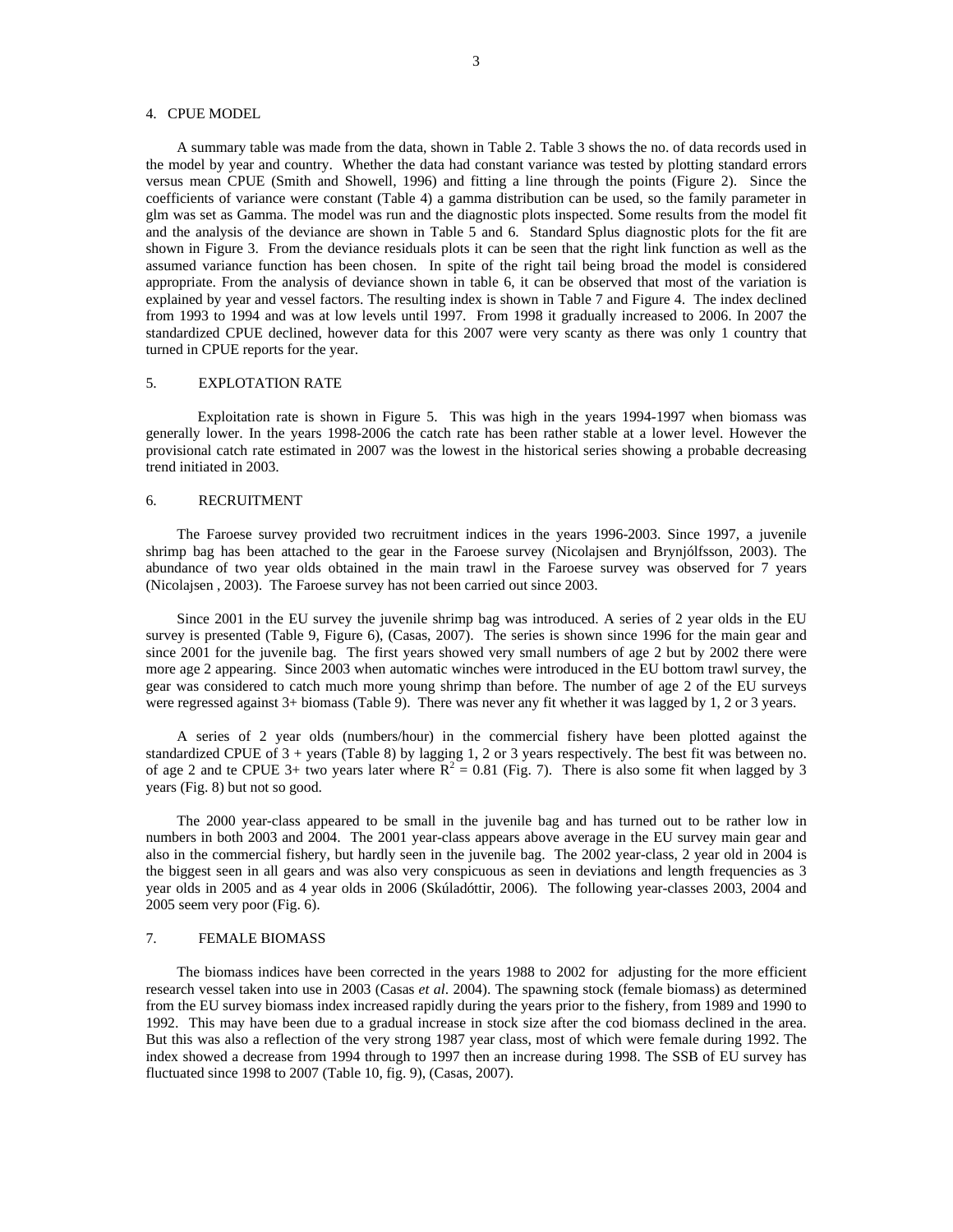A spawning stock biomass (SSB) index was calculated as kg/hr of primiparous (including transitionals) plus multiparous females from the international observer data base and the standardized CPUE model. The data are provided in table 10. This index was standardized to the mean of the series and plotted (fig. 10). The SSB from EU surveys appears to be stable with fluctuations since 1998. The standardized SSB CPUE showed an increasing trend reaching in 2007 a historical maximum. However as it said before the CPUE in 2007 is based on scanty data so the biomass can be overestimated as seen in the wide confidence limits in this year (Fig. 4).

# 8. AGE ASSESSMENTS

Age analysis was carried out on biological samples obtained from a few nations in the past years. Table 11 provides results of the age analyses (length and weight at age and sex are listed). This analysis allows the calculation of the number per hour caught and number caught per year (based on nominal catch and the CPUE model) by age group. It should be noted that there are difficulties in the aging, once shrimp reach carapace lengths of >24 mm. For this reason, it is likely that 6 and 7 year olds are badly defined.

In table 12 the calculated mean lengths are listed. The weights at age (Table 13) are calculated from the length weight relationship for each month. A new overall weight at age and sex for the months January to September was calculated by weighting by total catch of each nation in each month. In Table 14 is listed number of shrimp caught. Again the mean weights at age and sex group are calculated for the period January through September and the proportions are applied to the nominal catch every year to get the total number of shrimp caught every year. In 2007, due to the lack of length distributions from the commercial fisheries, the mean lengths as well as the length weight relationship and proportions estimated from EU survey were applied to provisional catch.

Table 15 lists the number per hour caught in the commercial fishery. This is also calculated from Table 11 by first calculating proportions of standardized kg/hour for each age and sex class. The female part of the standardized CPUE is that of transitional, primiparous and multiparous females combined. The female CPUE is presented in figure 10. The prominent 1993 value was due to the strong 1987 year-class, but later the year-class appears to have decreased in strength. The 1996 year-class was considered mediocre during 1998, but appeared stronger during 1999 - 2001. It is important to note that the 1998 year class is by far the weakest in the series in the commercial fishery. The 1999 year-class appears e.g. to be very strong in the commercial samples in years 2003 and 2004, but in 2005 the numbers are less than expected and could be underestimated at the same time as the 2000 year-class may be overestimated due to the combination with the 1999 year-class. The 2001 and 2002 year-classses, especially the latter appear to be above average in the 2005, 2006 and 2007 fishery. In fact the 2002 year-class appears to be the strongest ever in the Flemish stock population as shown be no. per hour in 2006 and 2007 with four and five years old respectively (Table 15).

Finally there is a Table 16 of age groups to show when shrimp change sex from male to female. Shrimp appear to be changing sex about 40% of them as 4 year. Exceptions from this are found in 1993 and 1994 when all shrimp seemed to change sex at age 5. In 1995 and 1996 shrimp seem to be changing sex a year earlier. In 2001 and 2004 very few shrimp change sex till they are 5 year olds. In 2005 63% seem to have changed sex by the age 4 and the rest change sex as five year olds, whereas only 18% and 28% of the four year olds have changed sex in 2006 and 2007 respectively while the rest change sex as five year olds.

## 9. SUMMARY

Catches of shrimp on the Flemish Cap have been maintained at a high level averaging for the last 8 years. The CPUE model indicated that there was a general decline between 1993 and 1996. Then beginning in 1997, catch rates began to increase and increased to 2006. The spawning stock biomass also decreased between 1993 and 1994. The SSB of the EU survey increased from 1997 to 1998 and stayed stable thereafter. The female CPUE index increased to 2007 but the last year is uncertain due to few data. The 2001 year-class appears above average and the 2002 year-class appears to be extremly strong, three times the average for the years 1996-2006. These year-classes maintain the stock in 2007 and probably in some degree will do it in 2008 given that the 2003-2005 year-classes appears to be weak.

## 10 ACKNOWLEDGEMENT

Appreciation is expressed to those who provided data for inclusion in this paper . Special thanks are due to Unnur Skulladotir of the Marine Research Institute Reykjavik for the help in preparing the international data base.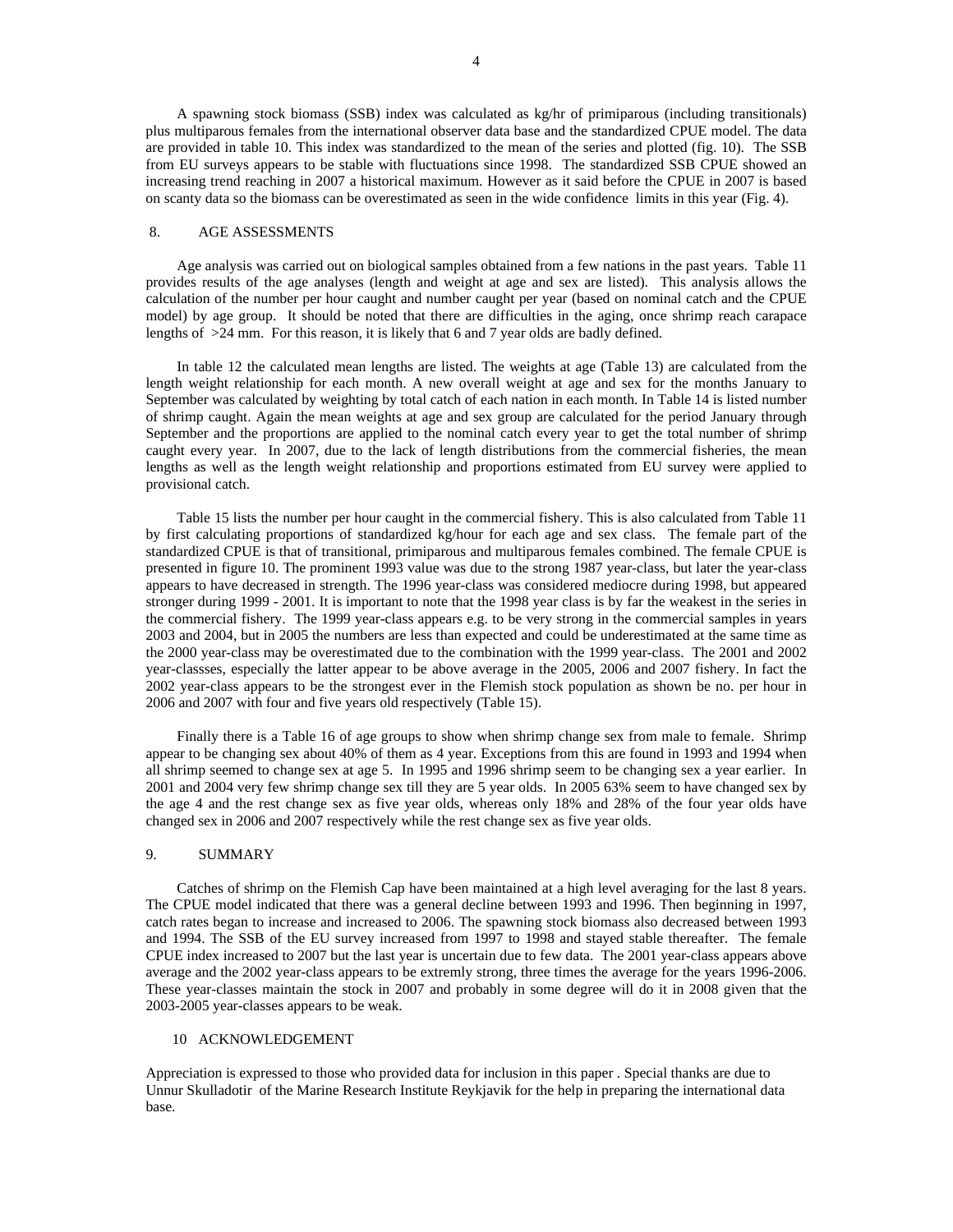11 REFERENCES

 Casas J.M., J. L. Del Rio, J.L., and D. Gonzales Troncoso, 2004. Northern shrimp (Pandalus borealis) on Flemish Cap surveys 2003 and 2004. NAFO SCR Doc. 04/77, Serial No. N5047: 24p.

Casas J.M., 2006. Northern shrimp (Pandalus borealis) on Flemish Cap surveys 2007. NAFO SCR Doc. 07/78, Serial No. Nxxxx:

- Gudmundsdóttir, Á. 2003. A short note on modelling in S-plus the standardized CPUE for northern shrimp (Pandalus borealis) in Division 3M. NAFO SCR Doc. 03/89, Serial No. N4931: 5p.
- Gudmundsdóttir, Á., and A. Nicolajsen 2003. Standardized CPUE indices for shrimp (Pandalus borealis) in Division 3M(Flemish Cap) 1993-2003. NAFO SCR Doc. 03/90, Serial No. N4932: 8p.
- NAFO. 2003. Scientific Council Reports, 2003.
- NAFO. 2005. Scientific Council Reports, 2005.
- Nicolajsen, A., 2003. Biomass estimate, growth, length and age distribution of the northern shrimp (Pandalus borealis) stock on Flemish Cap (NAFO Division 3M), in June 2003. NAFO SCR Doc. 03/87, Serial No. N4929: 12p.
- Nicolajsen, A, and S. Brynjólfsson, 2003. Young northern shrimp (Pandalus borealis) index for Flemish Cap ( Division 3M), 2003. NAFO SCR Doc. 03/66, Serial No. N4893: 4p.
- McCrary, J.A. 1971. Sternal spines as a characteristic for differentiating between females of some Pandalidae. J.Fish. Res. Board Can. 28: 98-100.
- MacDonald P. D. M.. and T. J. Pitcher 1979. Age groups from size-frequency data: A versatile and efficient method of analysing distribution mixtures. . J.Fish. Res. Board Can. 36: 987-1011.
- Parsons, D.G., 1996.Report of the *Ad Hoc* working group on shrimp (Pandalus borealis) Division 3M NAFO SCS Doc. 96/19, Serial No. N2817: 7p.
- Parsons, D.G., 1998. The International Fishery for Shrimp (Pandalus borealis) in Division 3M (Flemish Cap), 1993 - 1998. NAFO SCR Doc. 98/92, Serial No. N3093: 12p.
- Del Rio, J.L., J.M. Casas and D. Gonzales Troncoso, 2003. Northern shrimp (Pandalus borealis) on Flemish Cap in June 2003. NAFO SCR Doc. 03/80, Serial No. N4921: 19p.

Skúladóttir, U., 1997. The Icelandic shrimp fishery (Pandalus borealis Kr. ) at Flemish Cap in 1993-1997. NAFO SCR Doc. 97/85, Serial No. N2931: 30p.

Skúladóttir, U., 2006. The Icelandic shrimp fishery (Pandalus borealis Kr. ) at Flemish Cap in 1993-2006. NAFO SCR Doc. 97/85, Serial No. N2931: 30p.

Skúladóttir, U., and G. Pétursson 2005 . Assessment of the international fishery for shrimp (Pandalus borealis Kr. ) in division 3M (Flemish Cap), 1993- 2005. NAFO SCR Doc. 05/89, Serial No. N5194: 21p.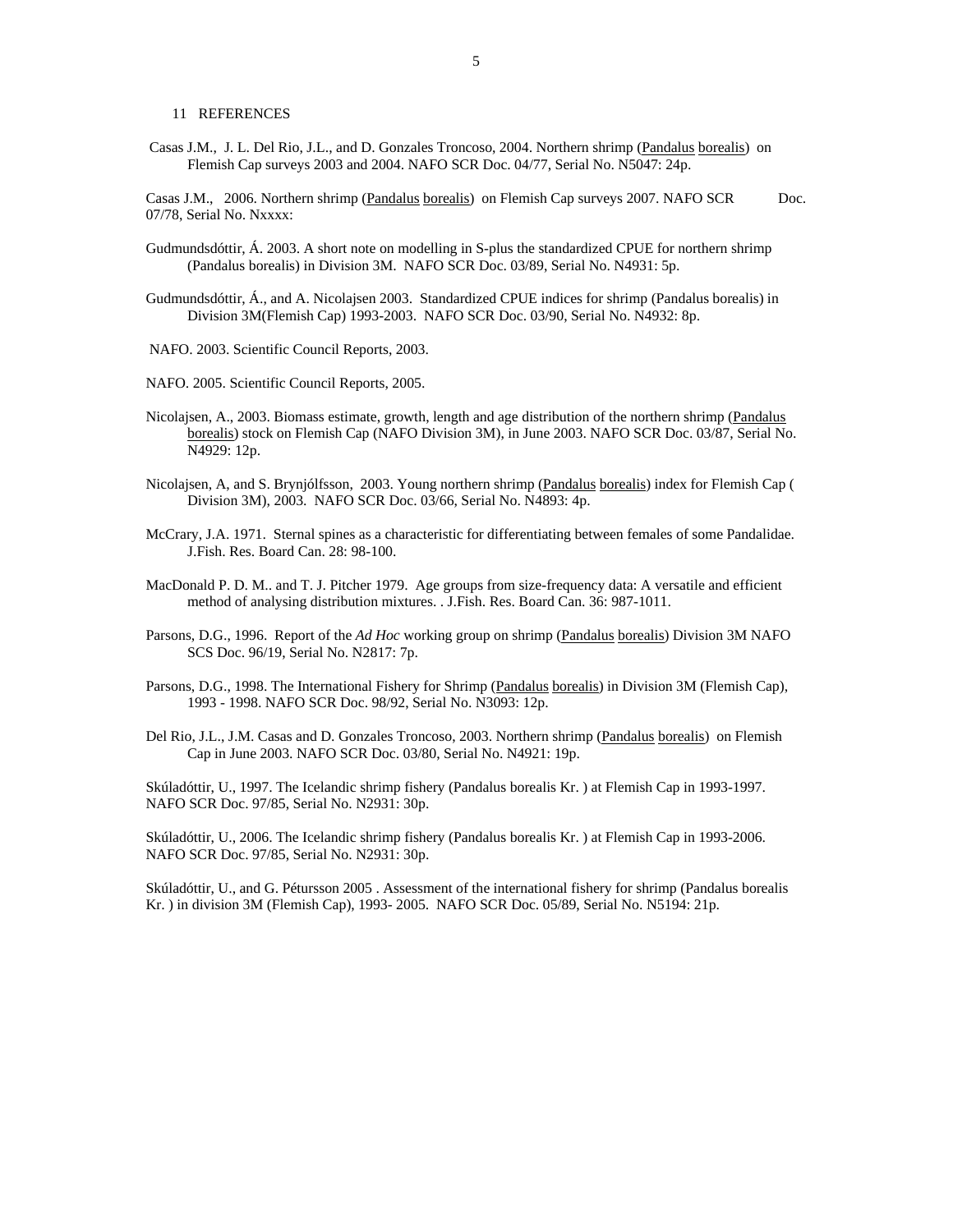Table 1. Shrimp in 3M. Catch (tons) by nations as estimated by STACFIS.

| <b>Nation</b>                | 1993  | 1994  | 1995  | 1996  | 1997            | 1998  | 1999  | 2000   | 2001   | 2002   | 2003   | 2004      | 2005   | 2006      | 2007*  |
|------------------------------|-------|-------|-------|-------|-----------------|-------|-------|--------|--------|--------|--------|-----------|--------|-----------|--------|
| Canada                       | 3724  | 1041  | 970   | 906   | 807             | 484   | 490   | 618    | 295    | 2,16   |        |           |        |           |        |
| Cuba                         |       |       |       |       |                 |       | 119   | 46     |        |        |        |           |        |           |        |
| Estonia                      |       | 1081  | 2092  | 1900  | 3240            | 5694  | 10835 | 213256 | 985    | 2 1421 | 11285  | 13443     | 217525 | 28466     | 2 5861 |
| EU/Denmark                   | 800   | 400   | 200   |       |                 | 437   | 235   |        | 93     | 359    |        |           |        |           |        |
| EU/Portugal                  | 300   |       | 150   |       | 170             | 203   | 227   | 289    | 420    | 16     |        | 50        |        |           |        |
| EU/Spain                     | 240   | 300   | 158   | 50    | 42 <sup>1</sup> | 913   | 1019  | 1388   | 855    | 674    | 857    | 2724      | 725    | 997       |        |
| EU/United Kingdom            |       |       |       |       |                 |       |       |        |        |        | 547    |           |        |           |        |
| Faroe Is.                    | 7333  | 6791  | 5993  | 8688  | 7410            | 9368  | 9199  | 2 7719 | 10228  | 8516   | 12676  | 4952      | 42341  | 606<br>4  |        |
| Greenland                    | 3788  | 2275  | 2400  | 1107  | 105             | 853   | 576   | 11734  |        | 2 684  | 11181  |           | 410    | 4 754     |        |
| Honduras                     | 1265  |       |       |       |                 |       |       |        |        |        |        |           |        |           |        |
| Iceland                      | 2243  | 2300  | 7623  | 20681 | 6381            | 6572  | 9277  | 28912  | 5265   | 25741  | 2 4715 | 2 3 5 6 7 | 4014   | 2099<br>4 |        |
| Japan                        |       |       |       |       |                 |       |       |        | 130    | 100    | 117    |           |        |           |        |
| Latvia                       |       | 300   | 350   | 1940  | 997             | 1191  | 3080  | 3105   | 2961   | 1892   | 3533   | 3059      | 2212   | 1330      |        |
| Lithuania                    |       | 1225  | 675   | 2900  | 1785            | 3106  | 3370  | 3529   | 270    | 332    | 3744   | 4802      | 3652   | 1245      |        |
| Norway                       | 7183  | 8461  | 9533  | 5683  | 183'            | 1339  | 2975  | 2669   | 2 1329 | 11833  | 22765  | 10819     | 4 184  | 461       |        |
| Poland                       |       |       |       |       | 824             | 148   | 894   | 2 1692 | 209    |        |        | 1158      | 2444   | 224       |        |
| Russia                       |       | 350   | 3327  | 4445  | 1090            |       | 1142  | 2 7078 | 5687   | 1176   | 13     | 654       | 268    | 46        |        |
| Fr. St. Pierre and Michelong |       | 75    |       |       | 150             |       |       |        | 337    | 1161   |        |           | 4487   |           |        |
| Ukraina                      |       |       |       |       |                 |       |       |        | 348    |        | 237    | 315       |        | 282       |        |
| <b>USA</b>                   |       |       |       |       |                 |       |       | 629    |        |        |        |           |        |           |        |
| <b>Total</b>                 | 26876 | 24599 | 33471 | 48300 | 25211           | 30308 | 43438 | 52664  | 52671  | 48704  | 63226  | 45543     | 31862  | 16510     | 5861   |

1 NAFO Statlant 21 A 2 From the fisheries biologist of respective countries 3 Assessed by Stacfis 4 Reported to NAFO provisionally

\* Provisional to 1 September

# **Table 2. Analysis about the CPUE data**

| vear | No. of obs | <b>Mean CPUE</b> | Std. dev | Min | <b>Max</b> | $\mathbf{C}\mathbf{V}$ |
|------|------------|------------------|----------|-----|------------|------------------------|
| 1993 | 245        | 357              | 149      | 44  | 895        | 0.417                  |
| 1994 | 236        | 235              | 104      | 10  | 709        | 0.443                  |
| 1995 | 473        | 269              | 129      | 47  | 1182       | 0.479                  |
| 1996 | 928        | 227              | 114      | 45  | 848        | 0.503                  |
| 1997 | 379        | 285              | 98       | 44  | 602        | 0.346                  |
| 1998 | 325        | 374              | 144      | 78  | 1316       | 0.384                  |
| 1999 | 359        | 380              | 146      | 58  | 837        | 0.384                  |
| 2000 | 377        | 419              | 165      | 48  | 1153       | 0.394                  |
| 2001 | 275        | 411              | 140      | 59  | 966        | 0.342                  |
| 2002 | 194        | 502              | 163      | 25  | 932        | 0.325                  |
| 2003 | 240        | 600              | 233      | 129 | 1371       | 0.389                  |
| 2004 | 163        | 567              | 209      | 227 | 1425       | 0.368                  |
| 2005 | 127        | 569              | 177      | 65  | 1145       | 0.311                  |
| 2006 | 52         | 587              | 213      | 56  | 1011       | 0.363                  |
| 2007 | 15         | 629              | 289      | 229 | 1277       | 0.460                  |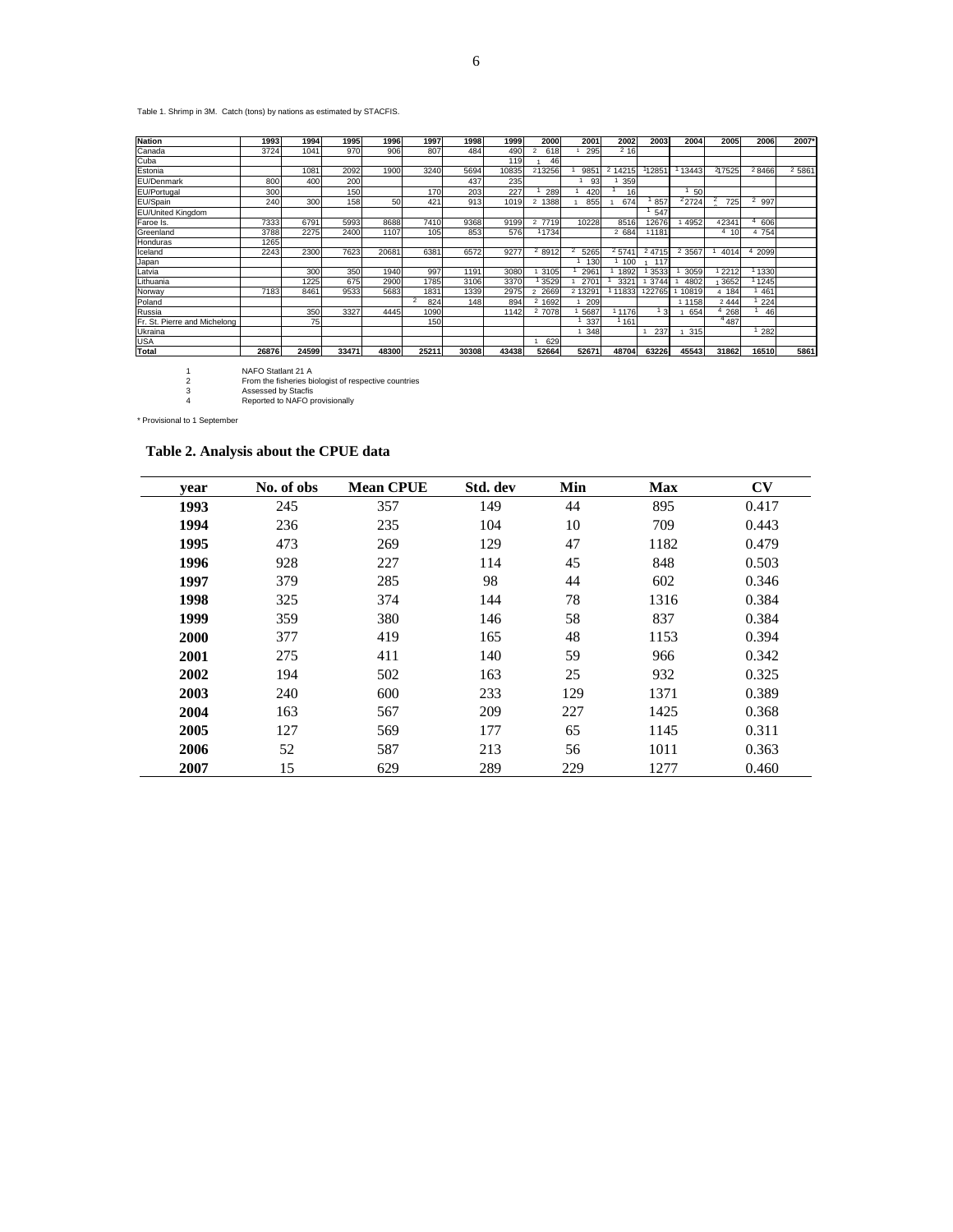| year | ICE | <b>CAN</b> | <b>FRO</b> | <b>GRL</b> | <b>NOR</b>     | <b>RUS</b> | <b>EST</b> | <b>SP</b> |
|------|-----|------------|------------|------------|----------------|------------|------------|-----------|
| 1993 | 41  | 55         |            | 75         | 74             |            |            |           |
| 1994 | 50  | 38         |            | 44         | 104            |            |            |           |
| 1995 | 172 | 54         | 86         | 37         | 111            | 13         |            |           |
| 1996 | 466 | 27         | 236        | 32         | 65             | 102        |            |           |
| 1997 | 153 | 19         | 176        | 7          | 13             | 11         |            |           |
| 1998 | 130 | 16         | 155        | 15         | 9              |            |            |           |
| 1999 | 178 | 10         | 119        | 8          | 18             | 26         |            |           |
| 2000 | 167 | 8          | 121        | 27         | 19             | 35         |            |           |
| 2001 | 127 | 8          |            |            | 75             | 65         |            |           |
| 2002 | 90  |            |            | 15         | 64             | 25         |            |           |
| 2003 | 61  |            |            | 13         | 77             |            | 89         |           |
| 2004 | 32  |            |            |            | 51             |            | 80         |           |
| 2005 | 20  |            |            |            | $\overline{2}$ |            | 83         | 22        |
| 2006 | 6   |            |            |            | $\overline{c}$ |            | 26         | 18        |
| 2007 |     |            |            |            |                |            | 15         |           |

**Table 3. Number of data records which are used in the final model fit by year and country.** 

## **Table 4. Results of fitting standard error versus mean CPUE.**

Call:  $Im(formula = std_error ~ meancque, data = SDF1, na.action = na. exclude)$ Residuals:

| $Min$ 10          | Median 30      | Max     |            |                              |
|-------------------|----------------|---------|------------|------------------------------|
| $-35.86$ $-12.28$ | $-2.768$ 8.815 | 55.81   |            |                              |
|                   |                |         |            |                              |
| Coefficients:     |                |         |            |                              |
|                   | Value          |         | Std. Error | t value $Pr(>\vert t \vert)$ |
| (Intercept)       | 20.0126        | 19.4575 | 1.0285     | 0.3225                       |
| meancpue          | 0.3389         | 0.0434  |            | 7.8079 0.0000                |

Residual standard error: 22.72 on 13 degrees of freedom Multiple R-Squared: 0.8242

F-statistic: 60.96 on 1 and 13 degrees of freedom, the p-value is 2.915e-006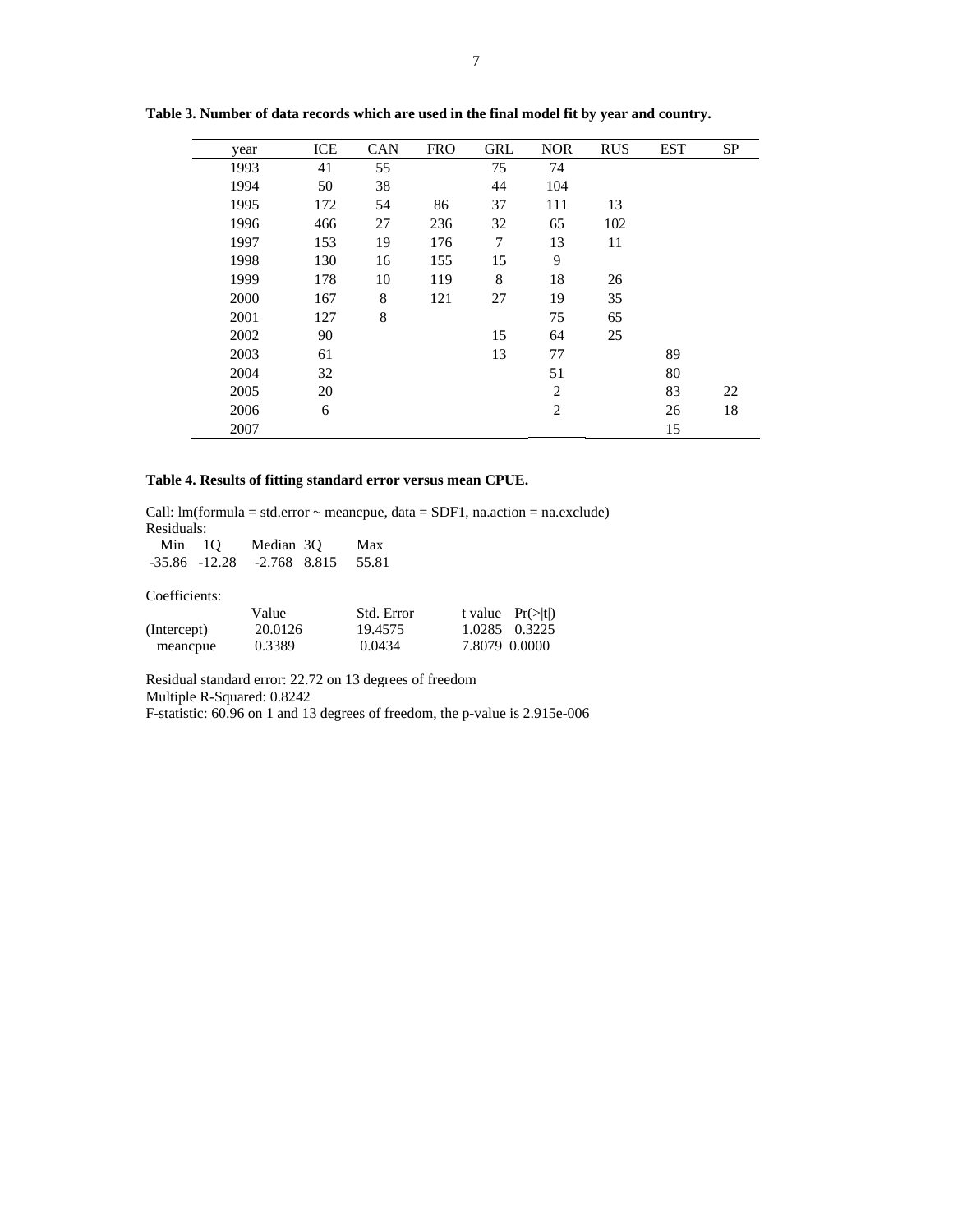# **Table 5. Results from the multiplicative model. The ship factors are not shown.**

Call:  $glm(formula = cque \sim year + vessel + month + gear$ ,  $family = Gamma(link = log)$ ,  $data = standard$  $pue07rew$ , weights = effort, contrasts = list(year = contr.treatment, vessel = contr.treatment, month = contr.treatment, gear  $=$  contr.treatment))

| Min                | 1Q | Median        | Max<br>3Q                                       |               |
|--------------------|----|---------------|-------------------------------------------------|---------------|
|                    |    |               | -21.3222 -1.945497 -0.3481368 1.305868 19.07495 |               |
|                    |    |               |                                                 |               |
| Coefficients:      |    |               |                                                 |               |
|                    |    | Value         | Std. Error                                      | t value       |
| (Intercept)        |    | 5.98137260    | 0.08035650                                      | 74.4354568    |
| year1994           |    | $-0.35760804$ | 0.02230006                                      | $-16.0361921$ |
| year1995           |    | $-0.19980950$ | 0.02261880                                      | $-8.8337780$  |
| year1996           |    | -0.32828913   | 0.02387430                                      | -13.7507358   |
| year1997           |    | $-0.31904619$ | 0.02598544                                      | -12.2778823   |
| year1998           |    | $-0.06096016$ | 0.02723828                                      | $-2.2380329$  |
| year1999           |    | $-0.02832847$ | 0.02693798                                      | $-1.0516182$  |
| year2000           |    | 0.07966063    | 0.02761357                                      | 2.8848358     |
| year2001           |    | 0.05449278    | 0.03183147                                      | 1.7119151     |
| year2002           |    | 0.08034164    | 0.03388665                                      | 2.3708937     |
| year2003           |    | 0.23672756    | 0.03484707                                      | 6.7933280     |
| year2004           |    | 0.16011430    | 0.03650466                                      | 4.3861336     |
| year2005           |    | 0.27718812    | 0.03929507                                      | 7.0540183     |
| year2006           |    | 0.43022090    | 0.04798049                                      | 8.9665803     |
| year2007           |    | 0.30763147    | 0.06104158                                      | 5.0397033     |
|                    |    |               |                                                 |               |
| month <sub>2</sub> |    | 0.02836559    | 0.03512378                                      | 0.8075892     |
| month <sub>3</sub> |    | 0.05628907    | 0.03163602                                      | 1.7792712     |
| month4             |    | 0.02037180    | 0.03021139                                      | 0.6743087     |
| month <sub>5</sub> |    | 0.05163003    | 0.02962906                                      | 1.7425472     |
| month6             |    | 0.11053572    | 0.02921746                                      | 3.7832077     |
| month7             |    | 0.03431515    | 0.02921805                                      | 1.1744504     |
| month <sub>8</sub> |    | $-0.07199177$ | 0.02965562                                      | $-2.4275927$  |
| month <sub>9</sub> |    | $-0.14107409$ | 0.03000635                                      | -4.7014750    |
| month10            |    | $-0.12400391$ | 0.03030225                                      | $-4.0922342$  |
| month11            |    | $-0.13283036$ | 0.03149899                                      | $-4.2169717$  |
| month12            |    | $-0.11004083$ | 0.03494339                                      | $-3.1491167$  |
|                    |    |               |                                                 |               |
|                    |    |               |                                                 |               |
| gear2              |    | 0.17385188    | 0.01879286                                      | 9.2509524     |
| gear3              |    | 0.17181726    | 0.06920615                                      | 2.4826878     |

(Dispersion Parameter for Gamma family taken to be 9.698348 )

Null Deviance: 215183.8 on 4387 degrees of freedom

Residual Deviance: 40851.43 on 4158 degrees of freedom

Number of Fisher Scoring Iterations: 4

Deviance Residuals: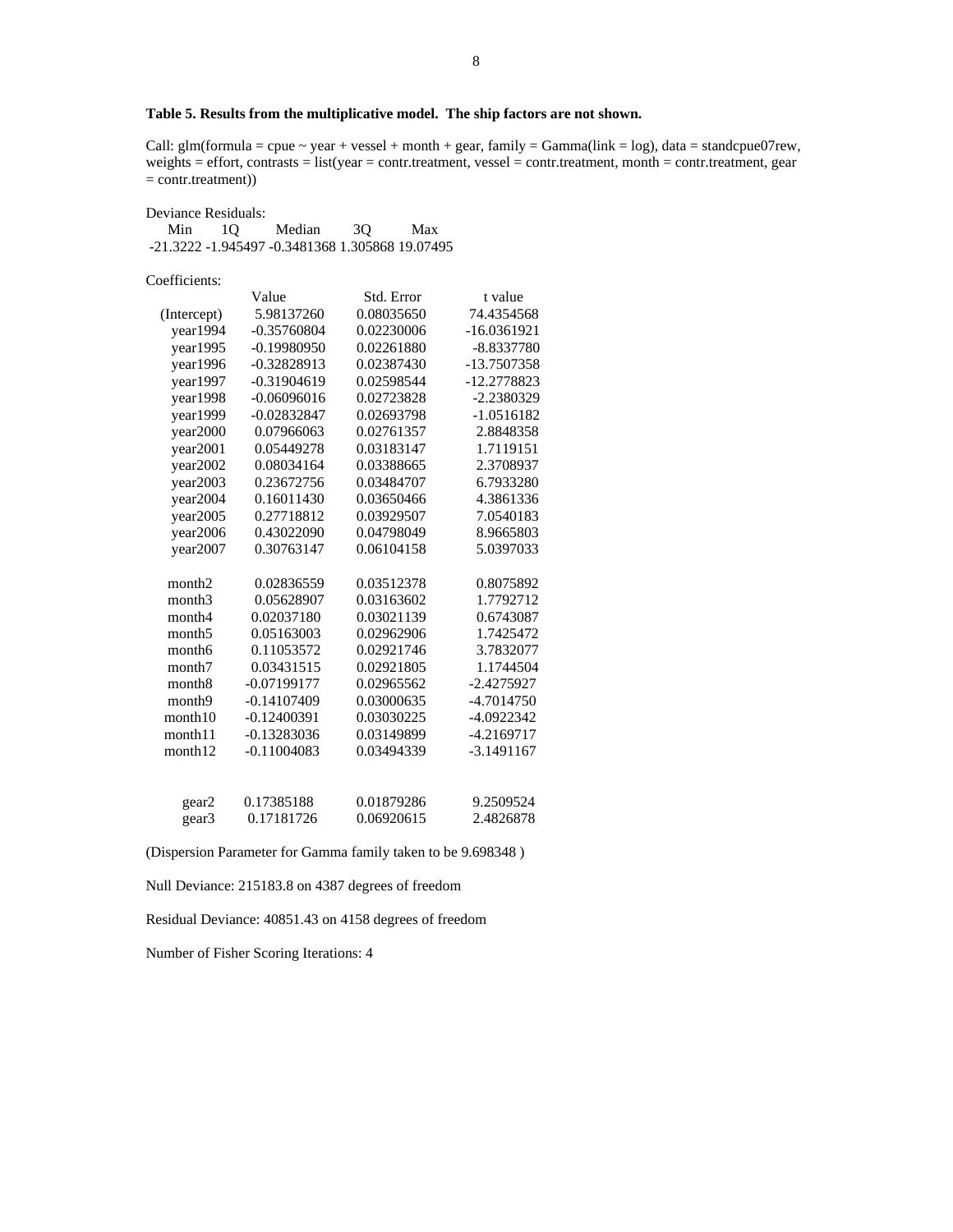| Source of<br>variation | df  | Deviance | Resid.Df | Resid.Dev | F Value  | Pr(F)   | % explained |
|------------------------|-----|----------|----------|-----------|----------|---------|-------------|
| <b>NULL</b>            |     |          | 4387     | 215183.8  |          | < 0.001 |             |
| year                   | 14  | 103519   | 4373     | 111664.8  | 762.4198 | < 0.001 | 48.1%       |
| vessel                 | 202 | 65033.9  | 4171     | 46630.9   | 33.1964  | < 0.001 | 30.2%       |
| month                  | 11  | 4981     | 4160     | 41649.9   | 46.6906  | < 0.001 | 2.3%        |
| gear                   | 2   | 798.5    | 4158     | 40851.4   | 41.1657  | < 0.001 | 0.4%        |

**Table 6.- Analysis of deviance table for generalized linear models fitted to shrimp catch rate data from 1993 to 2007 in Flemish Cap.** 

**Table 7. CPUE index by year and the approximate 95% confidence interval** 

|      |        |             | Confidence limits |
|------|--------|-------------|-------------------|
| Year | Index  | upper $95%$ | Lower 95%         |
|      |        |             |                   |
| 1993 | 1.0000 | 1.0000      | 1.0000            |
| 1994 | 0.6993 | 0.7306      | 0.6694            |
| 1995 | 0.8189 | 0.8632      | 0.7834            |
| 1996 | 0.7202 | 0.7669      | 0.6872            |
| 1997 | 0.7268 | 0.7778      | 0.6907            |
| 1998 | 0.9409 | 0.9942      | 0.8919            |
| 1999 | 0.9721 | 1.0249      | 0.9221            |
| 2000 | 1.0829 | 1.1370      | 1.0259            |
| 2001 | 1.0560 | 1.1184      | 0.9921            |
| 2002 | 1.0837 | 1.1501      | 1.0140            |
| 2003 | 1.2671 | 1.3354      | 1.1834            |
| 2004 | 1.1736 | 1.2452      | 1.0926            |
| 2005 | 1.3194 | 1.3964      | 1.2216            |
| 2006 | 1.5376 | 1.6316      | 1.3996            |
| 2007 | 1.3602 | 1.3602      | 1.2068            |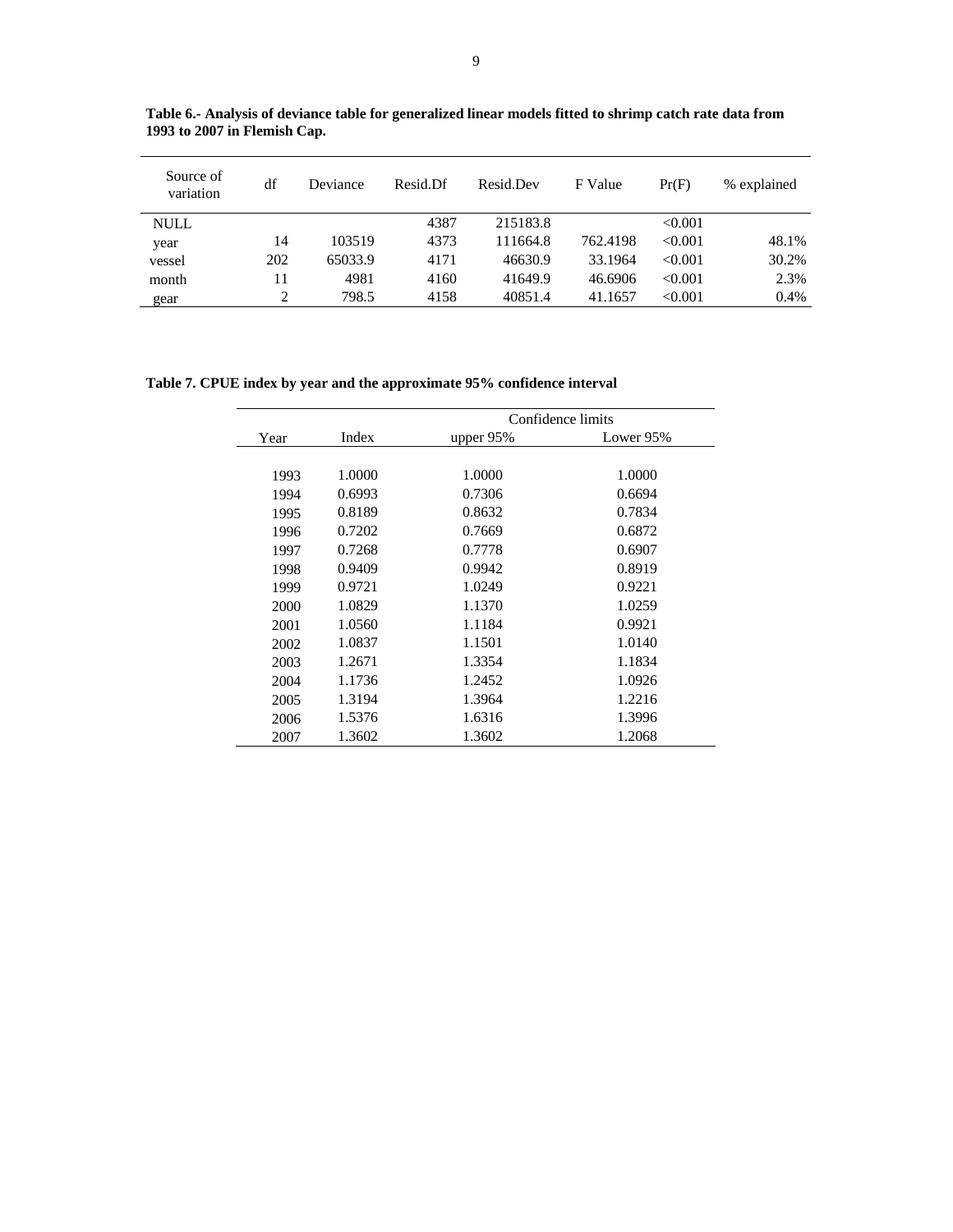|      | Numbers/hr        |           |
|------|-------------------|-----------|
| Year | (000)             | $CPIE$ 3+ |
| 1996 | 2602              | 257.03    |
| 1997 | 2133              | 259.37    |
| 1998 | 3342              | 335.79    |
| 1999 | 2664              | 346.95    |
| 2000 | 1107              | 386.50    |
| 2001 | 6905              | 376.77    |
| 2002 | 4602              | 386.81    |
| 2003 | 8626              | 452.10    |
| 2004 | 12716             | 419.11    |
| 2005 | 5563              | 471.01    |
| 2006 | $\mathbf{\Omega}$ | 549.38    |
| 2007 | 847               | 495.08    |

**Table 8.- Shrimp in Div. 3M. Recruitment Indices of age 2 (numbers/hour( in the commercial fishery and CPUE of 3 year olds and older.** 

**Table 9.- Shrimp in Div. 3M. Recruitment abundance of age 2 in the UE survey and biomass of 3 years and older.** 

| Year | Main trawl | Juvenile | <b>Biomasa</b> |
|------|------------|----------|----------------|
|      | (000)      | bag      | $3+$           |
| 1996 | 3424       |          | 9853           |
| 1997 | 629        |          | 7311           |
| 1998 | 54968*     |          | 30266          |
| 1999 | 4735       |          | 23861          |
| 2000 | 1069       |          | 18813          |
| 2001 | 3321       | 1361     | 26633          |
| 2002 | 11004      | 2125     | 34216          |
| 2003 | 12572      | 0        | 18540          |
| 2004 | 27415      | 41818    | 15589          |
| 2005 | 1792       | 3741     | 30489          |
| 2006 | 582        | 7498     | 16242          |
| 2007 | 301        | 3824     | 17007          |

\*1998 mesh size 25 mm was used instead of 35 mm. in EU survey, main gear.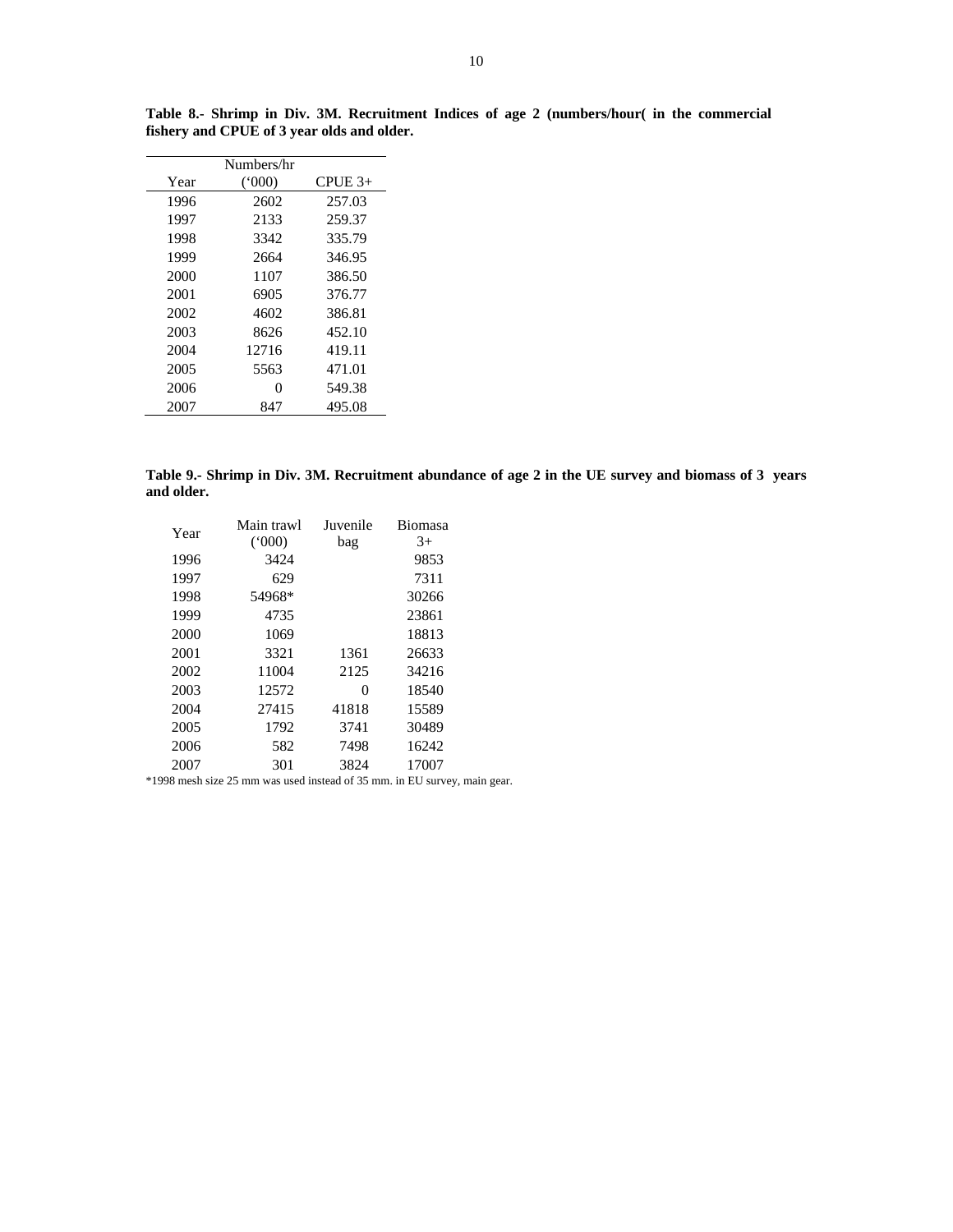| Year | EU survey<br><b>Biomass</b> | Standarized<br><b>CPUE</b><br>Kg/hour |
|------|-----------------------------|---------------------------------------|
| 1988 | 4525                        |                                       |
| 1989 | 1359                        |                                       |
| 1990 | 1363                        |                                       |
| 1991 | 6365                        |                                       |
| 1992 | 15472                       |                                       |
| 1993 | 6923                        | 254.7                                 |
| 1994 | 2945                        | 145.0                                 |
| 1995 | 4857                        | 159.2                                 |
| 1996 | 5132                        | 131.5                                 |
| 1997 | 4885                        | 127.0                                 |
| 1998 | 11444                       | 180.7                                 |
| 1999 | 13669                       | 221.3                                 |
| 2000 | 10172                       | 231.4                                 |
| 2001 | 13336                       | 189.7                                 |
| 2002 | 17091                       | 214.7                                 |
| 2003 | 11589                       | 253.8                                 |
| 2004 | 12081                       | 232.7                                 |
| 2005 | 14381                       | 297.5                                 |
| 2006 | 11359                       | 261.2                                 |
| 2007 | 12843                       | 373.6                                 |

**Table 10.- Shrimp in Div. 3M. Indices of female biomass in the EU survey, and in the commercial fishery standardized CPUE.**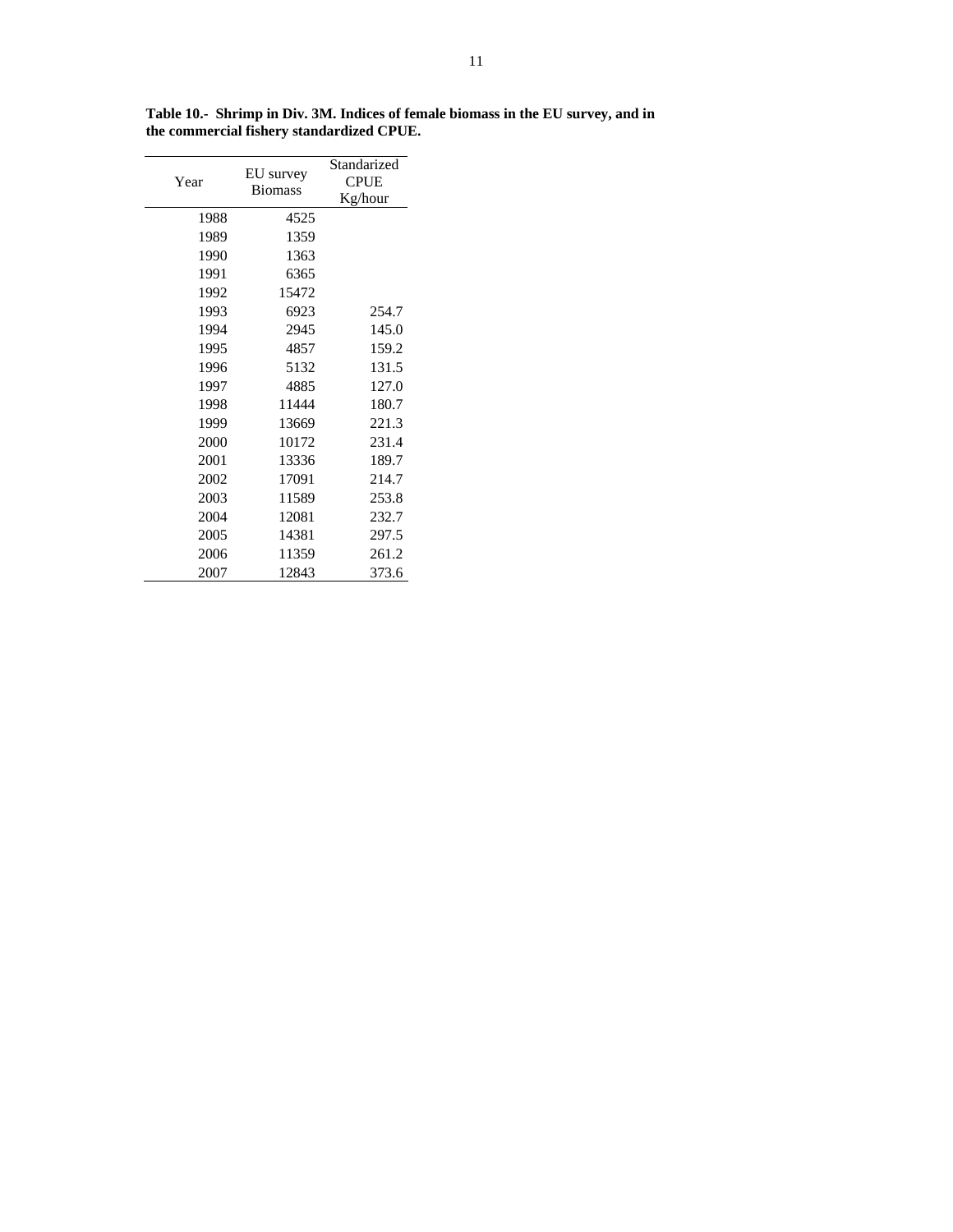**Table 11. Mean weights at age and sex for the period January-September. Nominal catch for the whole year used for calculating proportion of weight and number caught at age and sex. Standardized CPUE for the whole year of single, double and triple trawl is used to calculate CPUE and abundance in numbers at age and sex group.** 

|         | 1993 |         |        |             |           |               |       |          |           |  |  |
|---------|------|---------|--------|-------------|-----------|---------------|-------|----------|-----------|--|--|
| Sex     | Age  | Mean CL | Prop.  | Mean weight | Prop.     | Nominal catch | kg/hr | No./hour | Number    |  |  |
|         |      | mm      | by no. | g           | by weight | 26876 tons    | 356.6 |          | (000'000) |  |  |
| Males   |      | 10.4    | 0.0041 | 0.646       | 0.00265   | 9             | 0.1   | 175      | 13.2      |  |  |
| Males   | 2    | 16.8    | 0.1148 | 2.772       | 0.31823   | 1023          | 13.6  | 4899     | 369.2     |  |  |
| Males   | 3    | 20.7    | 0.2146 | 5.225       | 1.12129   | 3606          | 47.9  | 9158     | 690.2     |  |  |
| Males   | 4    | 24.0    | 0.1156 | 8.188       | 0.94653   | 3044          | 40.4  | 4933     | 371.8     |  |  |
| Primip. | 5    | 26.0    | 0.2619 | 10.441      | 2.73450   | 8794          | 116.7 | 11177    | 842.3     |  |  |
| Multip. | $6+$ | 26.5    | 0.2890 | 11.189      | 3.23362   | 10400         | 138.0 | 12333    | 929.4     |  |  |
| Total   |      |         | 1.0000 |             | 8.35681   | 26876         | 356.6 | 42675    | 3216.1    |  |  |

**1994**

|         | エンブサ           |         |        |             |           |               |       |          |           |  |  |  |  |
|---------|----------------|---------|--------|-------------|-----------|---------------|-------|----------|-----------|--|--|--|--|
| Sex     | Age            | Mean CL | Prop.  | Mean weight | Prop.     | Nominal catch | kg/hr | No./hour | Number    |  |  |  |  |
|         |                | mm      | by no. | g           | by weight | 24599 tons    | 249.5 |          | (1000000) |  |  |  |  |
| Males   |                |         |        |             |           |               |       |          |           |  |  |  |  |
| Males   | $\overline{c}$ | 16.4    | 0.1817 | 2.576       | 0.46806   | 1670          | 16.9  | 6573     | 648.1     |  |  |  |  |
| Males   | 3              | 20.4    | 0.3629 | 4.998       | 1.81377   | 6470          | 65.6  | 13129    | 1294.5    |  |  |  |  |
| Males   | 4              | 22.9    | 0.0854 | 7.101       | 0.60643   | 2163          | 21.9  | 3090     | 304.6     |  |  |  |  |
| Primip. | 5              | 25.7    | 0.1944 | 10.08       | 1.95955   | 6990          | 70.9  | 7033     | 693.5     |  |  |  |  |
| Multip. | $6+$           | 26.9    | 0.1756 | 11.664      | 2.04820   | 7306          | 74.1  | 6353     | 626.4     |  |  |  |  |
| Total   |                |         |        |             | 6.89601   | 24599         | 249.5 | 36177    | 3567.1    |  |  |  |  |

|         |                   |         |        | 1995        |           |               |       |          |           |
|---------|-------------------|---------|--------|-------------|-----------|---------------|-------|----------|-----------|
| Sex     | Age               | Mean CL | Prop.  | Mean weight | Prop.     | Nominal catch | kg/hr | No./hour | Number    |
|         |                   | mm      | by no. |             | by weight | 33471 tons    | 292.2 |          | (000'000) |
| Males   |                   |         |        |             |           |               |       |          |           |
| Males   | <sup>1</sup><br>∠ | 15      | 0.4516 | 1.965       | 0.88739   | 6079          | 53.1  | 27008    | 3093.5    |
| Males   | 3                 | 20.3    | 0.2714 | 4.924       | 1.33637   | 9154          | 79.9  | 16231    | 1859.1    |
| Primip. | 4                 | 22.2    | 0.0507 | 6.462       | 0.32762   | 2244          | 19.6  | 3032     | 347.3     |
| Primip. | 5                 | 25.3    | 0.0962 | 9.611       | 0.92458   | 6333          | 55.3  | 5753     | 659.0     |
| Multip. | $6+$              | 26.2    | 0.1301 | 10.84       | 1.41028   | 9660          | 84.3  | 7781     | 891.2     |
| Total   |                   |         |        |             | 4.88625   | 33471         | 292.2 | 59805    | 6850.0    |

|         | 1996           |       |        |             |           |               |       |          |          |  |  |  |  |
|---------|----------------|-------|--------|-------------|-----------|---------------|-------|----------|----------|--|--|--|--|
| Sex     | Age            |       | Prop.  | Mean weight | Prop.     | Nominal catch | kg/hr | No./hour | Number   |  |  |  |  |
|         |                |       | by no. | g           | by weight | 48300 tons    | 257.0 |          | '000'000 |  |  |  |  |
| Males   | 1              |       |        |             |           |               |       |          | 0.0      |  |  |  |  |
| Males   | 2              | 15.25 | 0.0622 | 2.066       | 0.12860   | 1011          | 5.4   | 2604     | 489.4    |  |  |  |  |
| Males   | 3              | 20.03 | 0.6076 | 4.728       | 2.87283   | 22585         | 120.2 | 25421    | 4776.9   |  |  |  |  |
| Primip. | 3              | 21.41 | 0.0379 | 5.788       | 0.21921   | 1723          | 9.2   | 1584     | 297.7    |  |  |  |  |
| Primip. | $\overline{4}$ | 24.79 | 0.1511 | 9.034       | 1.36509   | 10732         | 57.1  | 6322     | 1187.9   |  |  |  |  |
| Multip. | 3              | 22.15 | 0.0063 | 6.799       | 0.04274   | 336           | 1.8   | 263      | 49.4     |  |  |  |  |
| Multip. | 4              | 24.79 | 0.0474 | 9.296       | 0.44108   | 3468          | 18.5  | 1985     | 373.0    |  |  |  |  |
| Multip. | 5              | 26.60 | 0.0574 | 11.306      | 0.64930   | 5105          | 27.2  | 2403     | 451.5    |  |  |  |  |
| Multip. | 6              | 28.85 | 0.0300 | 14.167      | 0.42486   | 3340          | 17.8  | 1255     | 235.8    |  |  |  |  |
| Total   |                |       |        |             | 6.14372   | 48300         | 257.0 | 41836    | 7861.7   |  |  |  |  |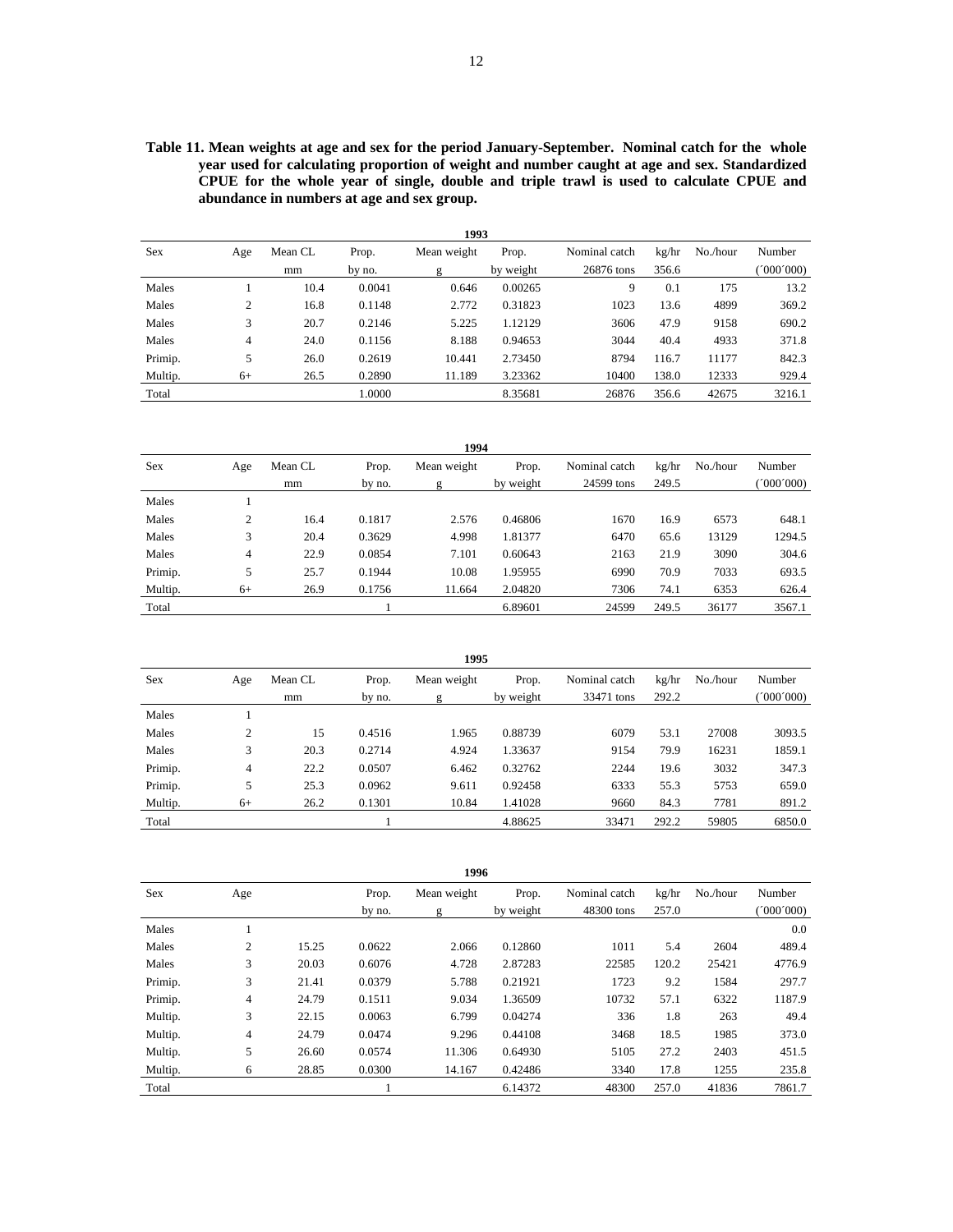Table 11. Continued

|            | 1997           |          |                 |                  |                    |                        |                |          |                     |  |  |  |  |
|------------|----------------|----------|-----------------|------------------|--------------------|------------------------|----------------|----------|---------------------|--|--|--|--|
| <b>Sex</b> | Age            | CL<br>mm | Prop.<br>by no. | Mean weight<br>g | Prop.<br>by weight | Nominal catch<br>25211 | kg/hr<br>259.4 | No./hour | Number<br>(000'000) |  |  |  |  |
| Males      |                | 10.4     | 5.5E-05         | 0.910            | 0.0002             |                        |                |          | 0.9                 |  |  |  |  |
| Males      | $\mathfrak{2}$ | 15.7     | 0.0522          | 3.201            | 0.16714            | 664                    | 6.8            | 2134     | 207.5               |  |  |  |  |
| Males      | 3              | 19.0     | 0.4092          | 4.117            | 1.68462            | 6694                   | 68.9           | 16727    | 1625.9              |  |  |  |  |
| Males      | $\overline{4}$ | 22.3     | 0.2089          | 6.633            | 1.38567            | 5506                   | 56.6           | 8540     | 830.1               |  |  |  |  |
| Primip.    | 3              | 20.6     | 0.0029          | 5.237            | 0.01498            | 60                     | 0.6            | 117      | 11.4                |  |  |  |  |
| Primip.    | 4              | 24.3     | 0.1724          | 8.390            | 1.44630            | 5747                   | 59.1           | 7047     | 685.0               |  |  |  |  |
| Multip.    | 3              | 19.1     | 0.0025          | 5.018            | 0.01240            | 49                     | 0.5            | 101      | 9.8                 |  |  |  |  |
| Multip.    | $\overline{4}$ | 24.2     | 0.0488          | 9.570            | 0.46737            | 1857                   | 19.1           | 1996     | 194.1               |  |  |  |  |
| Multip.    | 5              | 25.6     | 0.0845          | 10.631           | 0.89822            | 3569                   | 36.7           | 3454     | 335.7               |  |  |  |  |
| Multip.    | 6              | 28.3     | 0.0171          | 14.350           | 0.24558            | 976                    | 10.0           | 700      | 68.0                |  |  |  |  |
| Multip.    | 7              | 29.3     | 0.0015          | 15.070           | 0.02232            | 89                     | 0.9            | 61       | 5.9                 |  |  |  |  |
| Total      |                |          |                 |                  | 6.34481            | 25211                  | 259.4          | 40877    | 3974.1              |  |  |  |  |

|         | 1998           |       |        |             |           |               |        |          |           |  |  |  |  |  |
|---------|----------------|-------|--------|-------------|-----------|---------------|--------|----------|-----------|--|--|--|--|--|
| Sex     | Age            | CL    | Prop.  | Mean weight | Prop.     | Nominal catch | Kg/hr  | No./hour | Number    |  |  |  |  |  |
|         |                | mm    | by no. | g           | by weight | 30308         | 335.79 |          | (000'000) |  |  |  |  |  |
| Males   | $\overline{2}$ | 14.90 | 0.0596 | 1.923       | 0.11460   | 581           | 6.4    | 3345     | 301.9     |  |  |  |  |  |
| Males   | 3              | 18.75 | 0.3462 | 3.868       | 1.33904   | 6783          | 75.2   | 19430    | 1753.7    |  |  |  |  |  |
| Males   | 4              | 21.23 | 0.2321 | 5.642       | 1.30929   | 6633          | 73.5   | 13025    | 1175.6    |  |  |  |  |  |
| Primip. | $\overline{4}$ | 23.17 | 0.1399 | 7.355       | 1.02911   | 5213          | 57.8   | 7853     | 708.8     |  |  |  |  |  |
| Primip. | 5              | 25.87 | 0.0218 | 10.287      | 0.22439   | 1137          | 12.6   | 1224     | 110.5     |  |  |  |  |  |
| Multip. | 3              | 18.56 | 0.0025 | 4.160       | 0.01020   | 52            | 0.6    | 138      | 12.4      |  |  |  |  |  |
| Multip. | 4              | 23.51 | 0.0359 | 8.02        | 0.28781   | 1458          | 16.2   | 2014     | 181.8     |  |  |  |  |  |
| Multip. | 5              | 25.17 | 0.1083 | 9.7         | 1.05035   | 5321          | 59.0   | 6078     | 548.6     |  |  |  |  |  |
| Multip. | 6              | 26.47 | 0.0484 | 11.15       | 0.53946   | 2733          | 30.3   | 2716     | 245.1     |  |  |  |  |  |
| Multip. | 7              | 29.07 | 0.0054 | 14.47       | 0.07848   | 398           | 4.4    | 304      | 27.5      |  |  |  |  |  |
| Total   |                |       | 1.0000 |             | 5.98273   | 30308         | 335.8  | 56127    | 5065.9    |  |  |  |  |  |

| 1999    |     |       |        |             |           |               |        |          |           |  |  |  |
|---------|-----|-------|--------|-------------|-----------|---------------|--------|----------|-----------|--|--|--|
| Sex     | Age | CL.   | Prop.  | Mean weight | Prop.     | Nominal catch | kg/hr  | No./hour | Number    |  |  |  |
|         |     | mm    | by no. | g           | by weight | 43438         | 346.95 |          | (000'000) |  |  |  |
| Males   |     | 6.0   | 0.0001 | 0.122       | 0.00001   | $\Omega$      | 0.0    | 6        | 0.7       |  |  |  |
| Males   | 2   | 14.5  | 0.0467 | 1.769       | 0.08268   | 591           | 4.7    | 2666     | 333.8     |  |  |  |
| Males   | 3   | 17.6  | 0.2773 | 3.176       | 0.88073   | 6291          | 50.2   | 15820    | 1980.7    |  |  |  |
| Males   | 4   | 21.0  | 0.2253 | 5.490       | 1.23680   | 8834          | 70.6   | 12852    | 1609.1    |  |  |  |
| Males   | 5   | 22.3  | 0.0003 | 6.560       | 0.00187   | 13            | 0.1    | 16       | 2.0       |  |  |  |
| Primip. | 4   | 22.07 | 0.0758 | 6.348       | 0.48118   | 3437          | 27.5   | 4324     | 541.4     |  |  |  |
| Primip. | 5   | 24.22 | 0.1327 | 8.418       | 1.11680   | 7977          | 63.7   | 7569     | 947.6     |  |  |  |
| Multip. | 3   | 18.25 | 0.0009 | 3.970       | 0.00361   | 26            | 0.2    | 52       | 6.5       |  |  |  |
| Multip. | 4   | 22.00 | 0.0207 | 6.672       | 0.13820   | 987           | 7.9    | 1182     | 147.9     |  |  |  |
| Multip. | 5   | 24.18 | 0.1259 | 8.674       | 1.09238   | 7802          | 62.3   | 7185     | 899.5     |  |  |  |
| Multip. | 6   | 26.42 | 0.0932 | 11.06       | 1.03086   | 7363          | 58.8   | 5317     | 665.7     |  |  |  |
| Multip. | 7   | 29.57 | 0.0011 | 15.171      | 0.01638   | 117           | 0.9    | 62       | 7.7       |  |  |  |
| Total   |     |       |        |             |           |               |        |          |           |  |  |  |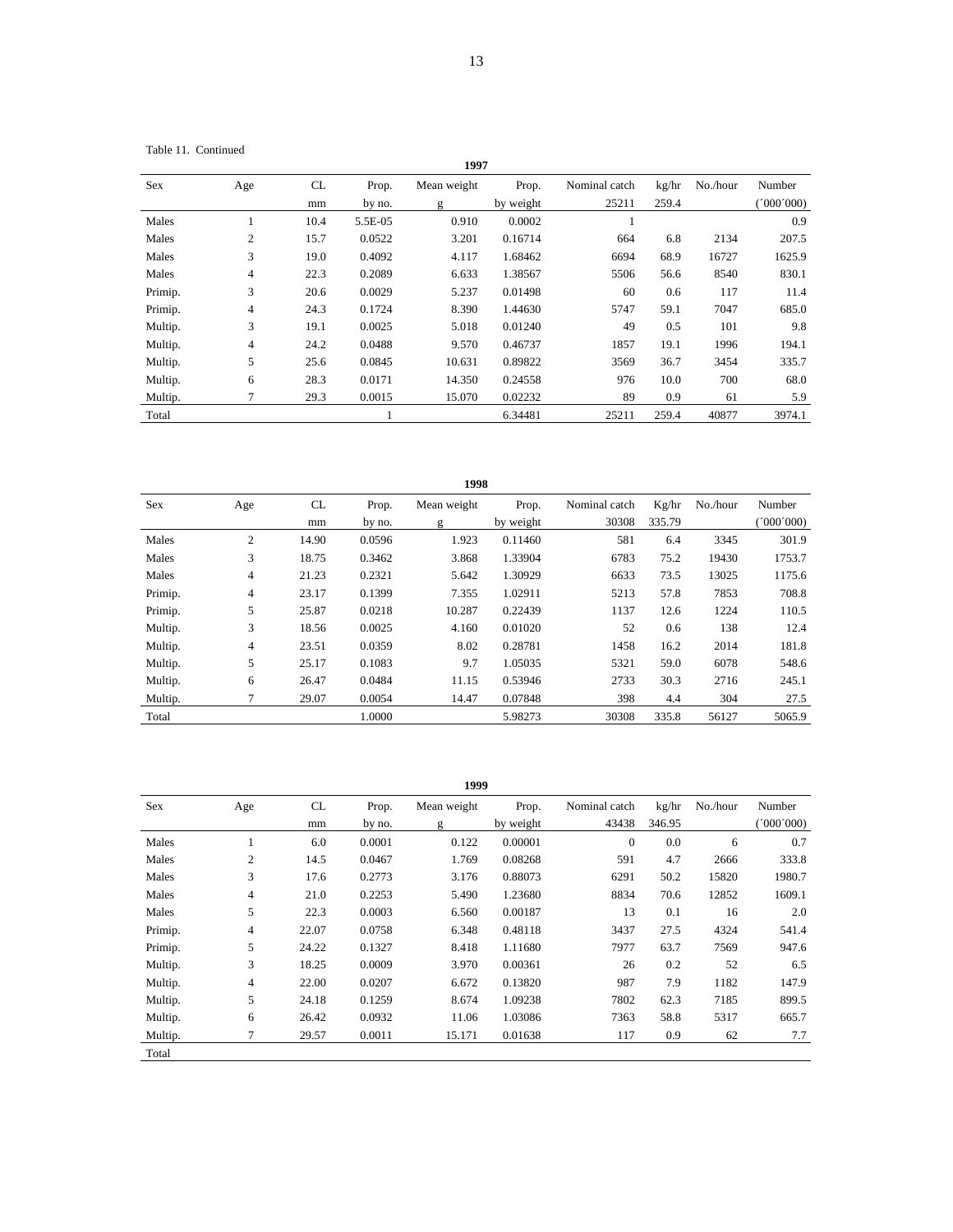|  | Table 11 continued |
|--|--------------------|
|--|--------------------|

|         |                |          |                 | 2000        |                    |                        |                |          |                     |
|---------|----------------|----------|-----------------|-------------|--------------------|------------------------|----------------|----------|---------------------|
| Sex     | Age            | CL<br>mm | Prop.<br>by no. | Weight<br>g | Prop.<br>by weight | Nominal catch<br>52664 | kg/hr<br>386.5 | No./hour | Number<br>(000'000) |
| Males   | $\overline{c}$ | 13.16    | 0.0157          | 1.326       | 0.02078            | 200                    | 1.5            | 1108     | 151.0               |
| Males   | 3              | 17.31    | 0.3258          | 3.035       | 0.98868            | 9527                   | 69.9           | 23037    | 3139.0              |
| Males   | $\overline{4}$ | 19.99    | 0.2457          | 4.692       | 1.15299            | 11110                  | 81.5           | 17378    | 2367.9              |
| Males   | 5              | 21.90    | 0.0049          | 6.200       | 0.03026            | 292                    | 2.1            | 345      | 47.0                |
| Primip. | 4              | 21.01    | 0.0776          | 5.458       | 0.42336            | 4079                   | 29.9           | 5485     | 747.4               |
| Primip. | 5              | 24.16    | 0.0935          | 8.514       | 0.79646            | 7675                   | 56.3           | 6615     | 901.4               |
| Multip. | 3              | 18.35    | 0.0021          | 4.012       | 0.00854            | 82                     | 0.6            | 151      | 20.5                |
| Multip. | $\overline{4}$ | 21.89    | 0.0580          | 6.613       | 0.38387            | 3699                   | 27.1           | 4105     | 559.3               |
| Multip. | 5              | 24.33    | 0.1271          | 8.825       | 1.12131            | 10805                  | 79.3           | 8985     | 1224.3              |
| Multip. | 6              | 26.32    | 0.0473          | 10.703      | 0.50630            | 4879                   | 35.8           | 3345     | 455.8               |
| Multip. | 7              | 27.64    | 0.0023          | 14.320      | 0.03289            | 317                    | 2.3            | 162      | 22.1                |
| Total   |                |          | 1.0000          |             | 5.46543            | 52664                  | 386.5          | 70717    | 9635.8              |

|         | 2001           |       |        |             |           |               |       |          |           |  |  |  |  |  |
|---------|----------------|-------|--------|-------------|-----------|---------------|-------|----------|-----------|--|--|--|--|--|
| Sex     | Age            | CL    | Prop.  | Mean weight | Prop.     | Nominal catch | kg/hr | No./hour | Number    |  |  |  |  |  |
|         |                | mm    | by no. | g           | by weight | 52671         | 376.8 |          | (000'000) |  |  |  |  |  |
| Males   | 2              | 15.23 | 0.1040 | 2.058       | 0.21403   | 1988          | 14.2  | 6908     | 965.8     |  |  |  |  |  |
| Males   | 3              | 17.78 | 0.1393 | 3.292       | 0.45858   | 4258          | 30.5  | 9253     | 1293.6    |  |  |  |  |  |
| Males   | $\overline{4}$ | 20.82 | 0.3925 | 5.315       | 2.08614   | 19372         | 138.6 | 26073    | 3644.9    |  |  |  |  |  |
| Males   | 5              | 21.76 | 0.0095 | 6.081       | 0.05777   | 536           | 3.8   | 631      | 88.2      |  |  |  |  |  |
| Primip. | $\overline{4}$ | 21.48 | 0.0293 | 5.848       | 0.17135   | 1591          | 11.4  | 1946     | 272.1     |  |  |  |  |  |
| Primip. | 5              | 24.02 | 0.1147 | 8.204       | 0.94100   | 8738          | 62.5  | 7619     | 1065.1    |  |  |  |  |  |
| Multip. | 4              | 20.50 | 0.0240 | 5.484       | 0.13179   | 1224          | 8.8   | 1596     | 223.2     |  |  |  |  |  |
| Multip. | 5              | 23.24 | 0.1111 | 7.769       | 0.86314   | 8015          | 57.3  | 7380     | 1031.7    |  |  |  |  |  |
| Multip. | 6              | 25.13 | 0.0666 | 9.652       | 0.64282   | 5969          | 42.7  | 4424     | 618.5     |  |  |  |  |  |
| Multip. |                | 26.93 | 0.0090 | 11.701      | 0.10531   | 978           | 7.0   | 598      | 83.6      |  |  |  |  |  |
| Total   |                |       | 1.0000 |             | 5.67192   | 52671         | 376.8 | 66429    | 9286.6    |  |  |  |  |  |

|         | 2002           |       |        |             |           |               |       |          |          |  |  |  |  |
|---------|----------------|-------|--------|-------------|-----------|---------------|-------|----------|----------|--|--|--|--|
| Sex     | Age            | CL    | Prop.  | Mean weight | Prop.     | Nominal catch | kg/hr | No./hour | Number   |  |  |  |  |
|         |                | mm    | by no. | g           | by weight | 48704         | 386.8 |          | (000000) |  |  |  |  |
| Males   |                | 12.05 | 0.0003 | 1.011       | 0.00030   | 3             | 0.0   | 23       | 2.9      |  |  |  |  |
| Males   | $\overline{c}$ | 15.43 | 0.0605 | 2.142       | 0.12959   | 1242          | 9.9   | 4606     | 579.9    |  |  |  |  |
| Males   | 3              | 18.14 | 0.5095 | 3.497       | 1.78172   | 17079         | 135.6 | 38789    | 4884.0   |  |  |  |  |
| Males   | $\overline{4}$ | 20.57 | 0.0681 | 5.124       | 0.34894   | 3345          | 26.6  | 5185     | 652.8    |  |  |  |  |
| Primip. | 4              | 20.32 | 0.0458 | 4.94        | 0.22625   | 2169          | 17.2  | 3487     | 439.0    |  |  |  |  |
| Primip. | 5              | 23.04 | 0.0675 | 7.231       | 0.48809   | 4679          | 37.2  | 5139     | 647.0    |  |  |  |  |
| Multip. | 3              | 19.42 | 0.0009 | 4.718       | 0.00425   | 41            | 0.3   | 69       | 8.6      |  |  |  |  |
| Multip. | 4              | 22.17 | 0.0598 | 6.818       | 0.40772   | 3908          | 31.0  | 4553     | 573.2    |  |  |  |  |
| Multip. | 5              | 24.11 | 0.1430 | 8.6         | 1.22980   | 11789         | 93.6  | 10887    | 1370.8   |  |  |  |  |
| Multip. | 6              | 25.69 | 0.0430 | 10.266      | 0.44144   | 4232          | 33.6  | 3274     | 412.2    |  |  |  |  |
| Multip. |                | 28.25 | 0.0017 | 13.359      | 0.02271   | 218           | 1.7   | 129      | 16.3     |  |  |  |  |
| Total   |                |       | 1.000  |             | 5.08082   | 48704         | 386.8 | 76139    | 9586.8   |  |  |  |  |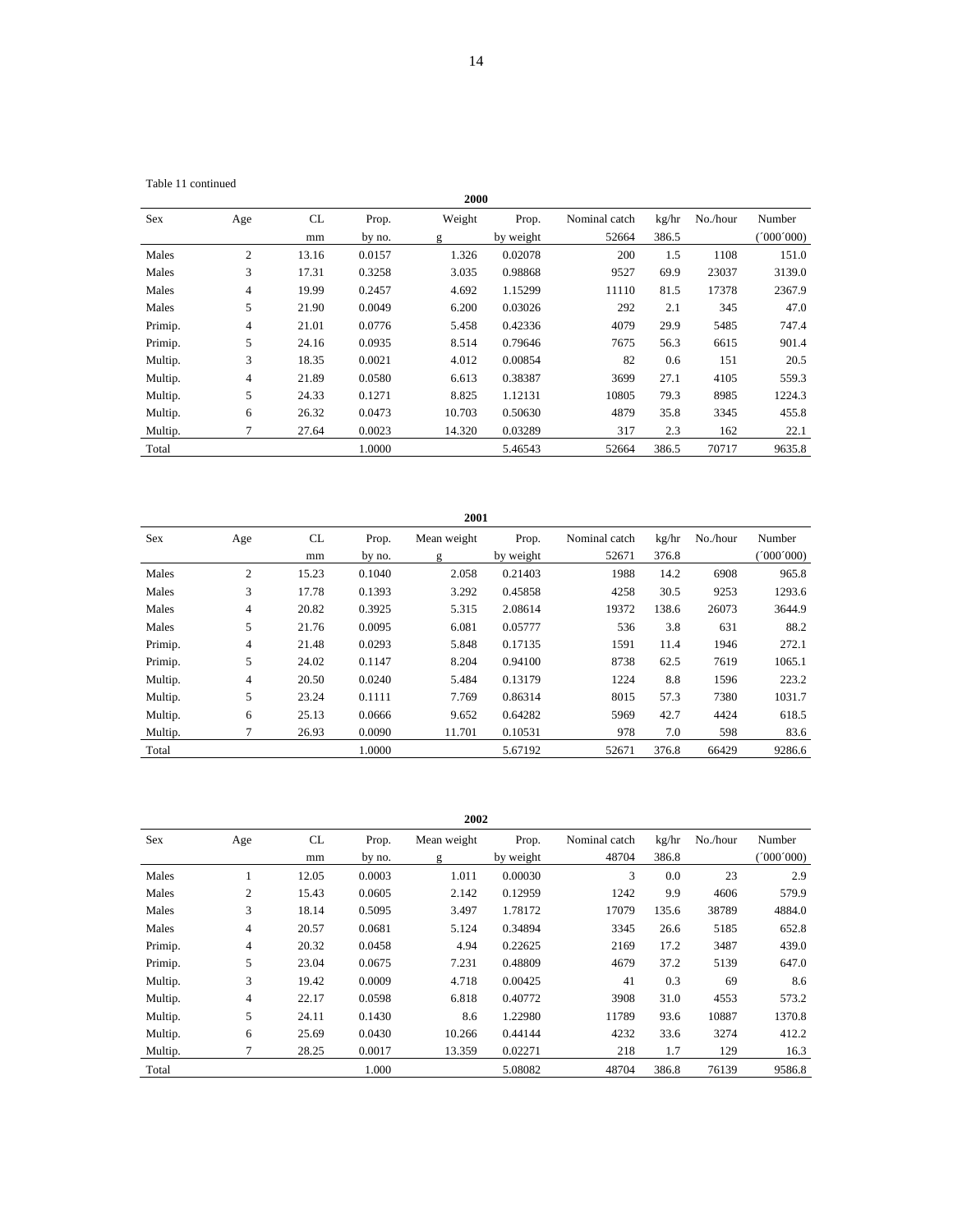| Sex     | Age            | CL    | Prop.  | Mean weight | Prop.     | Nominal catch | kg/hr | No./hour | Number  |
|---------|----------------|-------|--------|-------------|-----------|---------------|-------|----------|---------|
|         |                | mm    | by no. | g           | by weight | 63226         | 452.1 |          | 000'000 |
| Males   |                | 12.09 | 0.0086 | 1.02        | 0.00875   | 95            | 0.7   | 666      | 93.2    |
| Males   | $\overline{c}$ | 15.81 | 0.1111 | 2.303       | 0.25586   | 2780          | 19.9  | 8630     | 1206.9  |
| Males   | 3              | 18.41 | 0.1222 | 3.658       | 0.44702   | 4856          | 34.7  | 9493     | 1327.6  |
| Males   | 4              | 20.49 | 0.3638 | 5.062       | 1.84139   | 20004         | 143.0 | 28258    | 3951.8  |
| Primip. | $\overline{4}$ | 21.73 | 0.0855 | 6.052       | 0.51737   | 5621          | 40.2  | 6641     | 928.7   |
| Primip. | 5              | 24.15 | 0.0554 | 8.347       | 0.46263   | 5026          | 35.9  | 4305     | 602.1   |
| Multip. | 3              | 19.96 | 0.0004 | 4.678       | 0.00198   | 21            | 0.2   | 33       | 4.6     |
| Multip. | $\overline{4}$ | 21.98 | 0.0409 | 6.653       | 0.27199   | 2955          | 21.1  | 3176     | 444.1   |
| Multip. | 5              | 24.34 | 0.1358 | 8.833       | 1.19913   | 13027         | 93.1  | 10546    | 1474.8  |
| Multip. | 6              | 26.01 | 0.0753 | 10.622      | 0.79948   | 8685          | 62.1  | 5847     | 817.7   |
| Multip. |                | 27.88 | 0.0011 | 12.885      | 0.01437   | 156           | 1.1   | 87       | 12.1    |
| Total   |                |       | 1.0000 |             | 5.81996   | 63226         | 452.1 | 77681    | 10863.6 |

|            | 2004 |       |        |             |           |               |       |          |           |  |  |  |  |  |
|------------|------|-------|--------|-------------|-----------|---------------|-------|----------|-----------|--|--|--|--|--|
| <b>Sex</b> | Age  | CL    | Prop.  | Mean weight | Prop.     | Nominal catch | kg/hr | No./hour | Number    |  |  |  |  |  |
|            |      | mm    | by no. | g           | by weight | 45543         | 419.1 |          | (000,000) |  |  |  |  |  |
| Males      |      |       |        |             |           |               |       |          |           |  |  |  |  |  |
| Males      | 2    | 14.36 | 0.1583 | 1.720       | 0.27228   | 2380          | 21.9  | 12732    | 1383.6    |  |  |  |  |  |
| Males      | 3    | 18.36 | 0.3719 | 3.631       | 1.35037   | 11802         | 108.6 | 29912    | 3250.5    |  |  |  |  |  |
| Males      | 4    | 21.09 | 0.1082 | 5.529       | 0.59824   | 5229          | 48.1  | 8703     | 945.7     |  |  |  |  |  |
| Males      | 5    | 21.51 | 0.0164 | 5.867       | 0.09622   | 841           | 7.7   | 1319     | 143.3     |  |  |  |  |  |
| Primip.    | 4    | 20.83 | 0.0091 | 5.327       | 0.04848   | 424           | 3.9   | 732      | 79.5      |  |  |  |  |  |
| Primip.    | 5    | 23.44 | 0.1657 | 7.618       | 1.26230   | 11033         | 101.5 | 13327    | 1448.2    |  |  |  |  |  |
| Multip.    | 4    | 21.55 | 0.0158 | 6.296       | 0.09948   | 869           | 8.0   | 1271     | 138.1     |  |  |  |  |  |
| Multip.    | 5    | 24.26 | 0.0993 | 8.756       | 0.86947   | 7599          | 69.9  | 7987     | 867.9     |  |  |  |  |  |
| Multip.    | 6    | 26.45 | 0.0548 | 11.126      | 0.60970   | 5329          | 49.0  | 4408     | 479.0     |  |  |  |  |  |
| Multip.    | 7    | 28.87 | 0.0003 | 14.199      | 0.00426   | 37            | 0.3   | 24       | 2.6       |  |  |  |  |  |
| Total      |      |       | 0.9998 |             | 5.2108    | 45543         | 419.1 | 80415    | 8738.4    |  |  |  |  |  |

| 2005 |  |
|------|--|

| 2005       |     |       |        |             |           |               |       |          |           |  |  |  |  |
|------------|-----|-------|--------|-------------|-----------|---------------|-------|----------|-----------|--|--|--|--|
| <b>Sex</b> | Age | CL    | Prop.  | Mean weight | Prop.     | Nominal catch | kg/hr | No./hour | Number    |  |  |  |  |
|            |     | mm    | by no. | g           | by weight | 31862         | 471.0 |          | (000'000) |  |  |  |  |
| Males      |     |       |        |             |           |               |       |          |           |  |  |  |  |
| Males      | 2   | 15.70 | 0.0607 | 2.229       | 0.13530   | 840           | 12.4  | 5568     | 376.7     |  |  |  |  |
| Males      | 3   | 17.49 | 0.3794 | 3.038       | 1.15262   | 7153          | 105.7 | 34804    | 2354.4    |  |  |  |  |
| Males      | 4   | 19.95 | 0.1287 | 4.689       | 0.60347   | 3745          | 55.4  | 11806    | 798.6     |  |  |  |  |
| Primip.    | 3   | 19.92 | 0.0153 | 4.689       | 0.07174   | 445           | 6.6   | 1404     | 94.9      |  |  |  |  |
| Primip.    | 4   | 21.90 | 0.1893 | 6.206       | 1.17480   | 7290          | 107.8 | 17365    | 1174.7    |  |  |  |  |
| Primip.    | 5   | 23.54 | 0.0550 | 7.405       | 0.40728   | 2527          | 37.4  | 5045     | 341.3     |  |  |  |  |
| Multip.    | 4   | 22.37 | 0.0264 | 6.830       | 0.18031   | 1119          | 16.5  | 2422     | 163.8     |  |  |  |  |
| Multip.    | 5   | 24.33 | 0.1090 | 8.952       | 0.97577   | 6055          | 89.5  | 9999     | 676.4     |  |  |  |  |
| Multip.    | 6   | 26.24 | 0.0322 | 11.552      | 0.37197   | 2308          | 34.1  | 2954     | 199.8     |  |  |  |  |
| Multip.    | 7   | 26.90 | 0.0053 | 11.552      | 0.06123   | 380           | 5.6   | 486      | 32.9      |  |  |  |  |
| Total      |     |       | 1.0013 |             | 5.1345    | 31862         | 471.0 | 91854    | 6213.5    |  |  |  |  |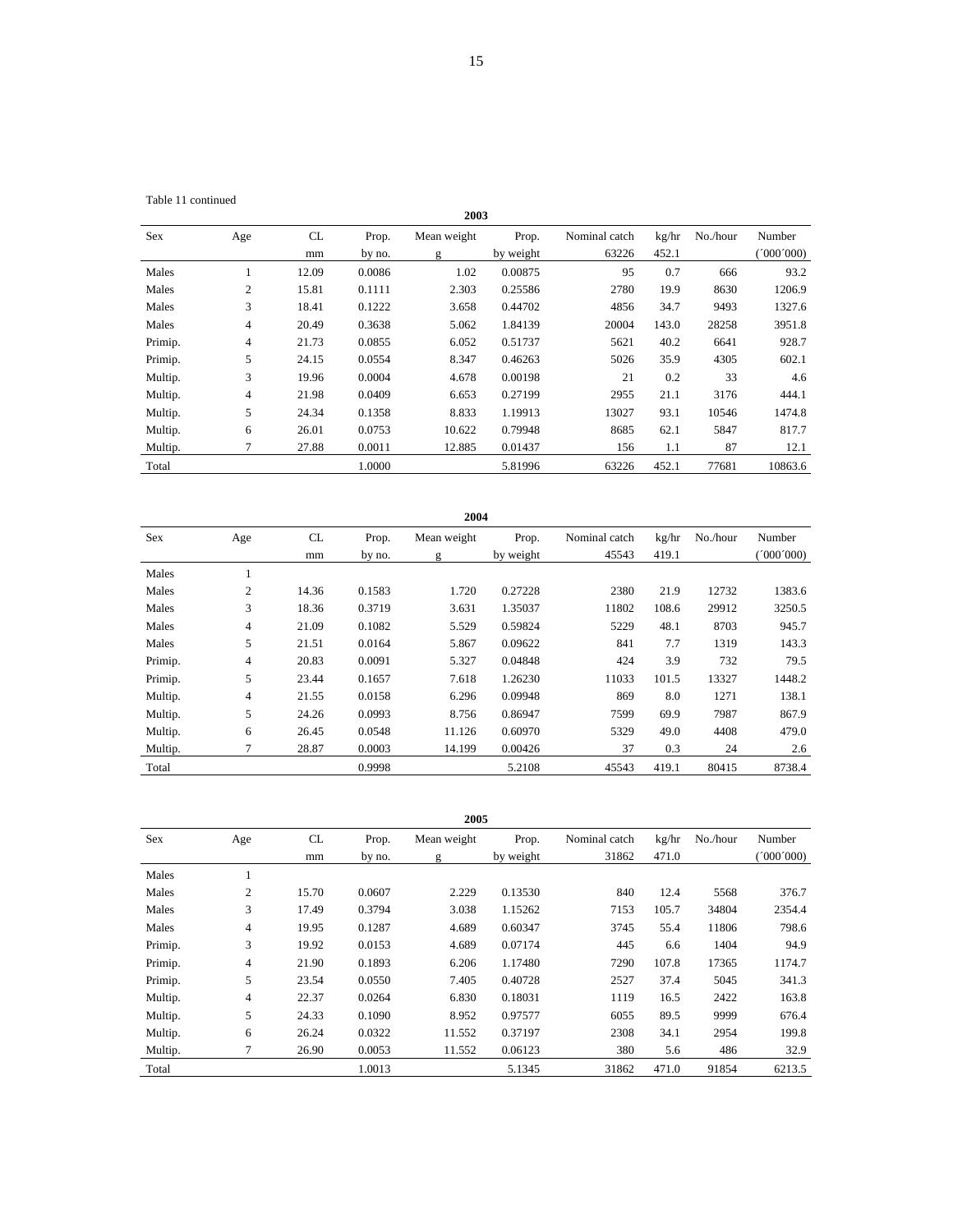Table 11 continued

| 2006    |     |       |        |             |           |               |       |          |          |  |  |  |  |
|---------|-----|-------|--------|-------------|-----------|---------------|-------|----------|----------|--|--|--|--|
| Sex     | Age | CL    | Prop.  | Mean weight | Prop.     | Nominal catch | kg/hr | No./hour | Number   |  |  |  |  |
|         |     | mm    | by no. | g           | by weight | 16510         | 549.4 |          | (000000) |  |  |  |  |
| Males   |     |       |        |             |           |               |       |          |          |  |  |  |  |
| Males   | 2   |       |        |             |           |               |       |          |          |  |  |  |  |
| Males   | 3   | 16.92 | 0.0832 | 3.038       | 0.25276   | 724           | 24.1  | 7933     | 238.4    |  |  |  |  |
| Males   | 4   | 18.54 | 0.5907 | 4.689       | 2.76979   | 7936          | 264.1 | 56320    | 1692.5   |  |  |  |  |
| Primip. | 4   | 20.49 | 0.1041 | 6.206       | 0.64604   | 1851          | 61.6  | 9925     | 298.3    |  |  |  |  |
| Primip. | 5   | 22.03 | 0.0090 | 7.405       | 0.06665   | 191           | 6.4   | 858      | 25.8     |  |  |  |  |
| Multip. | 4   | 20.97 | 0.0227 | 6.830       | 0.15504   | 444           | 14.8  | 2164     | 65.0     |  |  |  |  |
| Multip. | 5   | 22.71 | 0.1256 | 8.952       | 1.12437   | 3222          | 107.2 | 11975    | 359.9    |  |  |  |  |
| Multip. | 6   | 24.74 | 0.0603 | 11.552      | 0.69659   | 1996          | 66.4  | 5749     | 172.8    |  |  |  |  |
| Multip. | 7   | 26.16 | 0.0044 | 11.552      | 0.05083   | 146           | 4.8   | 420      | 12.6     |  |  |  |  |
| Total   |     |       | 1.0000 |             | 5.76207   | 16510         | 549.4 | 95344    | 2865.3   |  |  |  |  |

| 2007    |                          |       |        |             |           |               |       |          |           |  |  |  |  |
|---------|--------------------------|-------|--------|-------------|-----------|---------------|-------|----------|-----------|--|--|--|--|
| Sex     | Age                      | CL    | Prop.  | Mean weight | Prop.     | Nominal catch | kg/hr | No./hour | Number    |  |  |  |  |
|         |                          | mm    | by no. | g           | by weight | 5481          | 495.1 |          | (000,000) |  |  |  |  |
| Males   | -1                       |       |        |             |           |               |       |          |           |  |  |  |  |
| Males   | $\mathbf{2}$             | 12.52 | 0.008  | 1.278       | 0.01054   | 12            | 1.1   | 864      | 9.6       |  |  |  |  |
| Males   | 3                        | 15.25 | 0.103  | 2.176       | 0.22320   | 259           | 23.4  | 10751    | 119.0     |  |  |  |  |
| Males   | 4                        | 18.85 | 0.240  | 3.854       | 0.92556   | 1074          | 97.0  | 25171    | 278.7     |  |  |  |  |
| Primip. | 3                        | 16.57 | 0.003  | 2.659       | 0.00876   | 10            | 0.9   | 345      | 3.8       |  |  |  |  |
| Primip. | $\overline{\mathcal{L}}$ | 19.13 | 0.095  | 3.962       | 0.37763   | 438           | 39.6  | 9990     | 110.6     |  |  |  |  |
| Primip. | 5                        | 20.83 | 0.173  | 5.018       | 0.86690   | 1006          | 90.9  | 18108    | 200.5     |  |  |  |  |
| Primip. | 6                        | 23.13 | 0.046  | 6.710       | 0.30680   | 356           | 32.2  | 4792     | 53.1      |  |  |  |  |
| Multip. | 5                        | 20.48 | 0.180  | 4.891       | 0.87941   | 1020          | 92.2  | 18845    | 208.6     |  |  |  |  |
| Multip. | 6                        | 23.05 | 0.117  | 6.917       | 0.80673   | 936           | 84.6  | 12224    | 135.3     |  |  |  |  |
| Multip. | 7                        | 25.19 | 0.035  | 8.973       | 0.31822   | 369           | 33.4  | 3717     | 41.1      |  |  |  |  |
| Total   |                          |       | 1.0000 |             | 4.72375   | 5481          | 495.1 | 104806   | 1160.3    |  |  |  |  |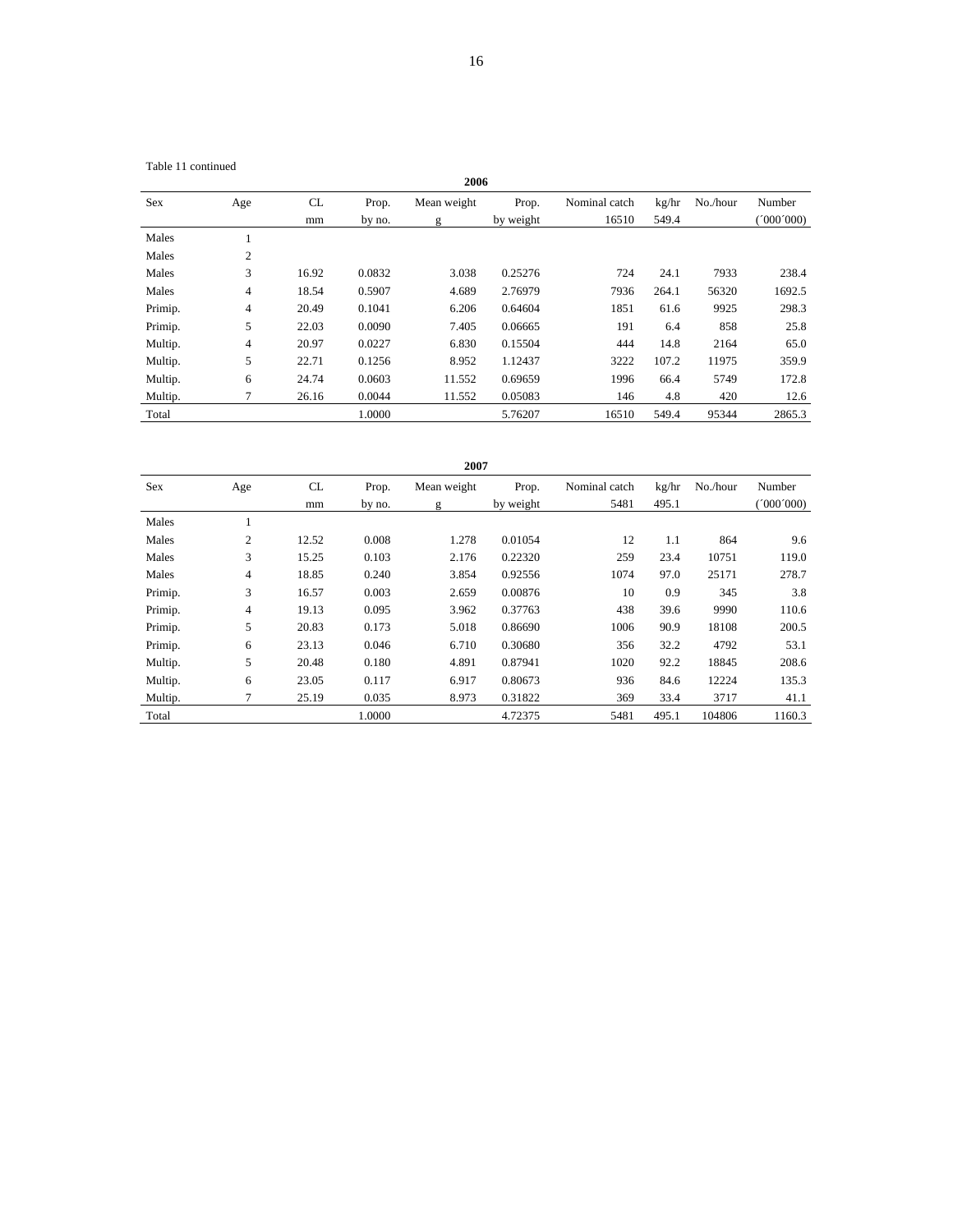| Agegr. | 1996  | 1997  | 1998  | 1999  | 2000  | 2001  | 2002  | 2003  | 2004  | 2005  | $2006*$ | 2007  |
|--------|-------|-------|-------|-------|-------|-------|-------|-------|-------|-------|---------|-------|
|        |       | 10.44 |       |       |       |       | 12.05 | 12.09 |       |       |         |       |
| 2      | 15.25 | 15.73 | 14.9  | 14.49 | 13.18 | 15.23 | 15.43 | 15.81 | 14.36 | 15.70 |         | 12.52 |
| 3      | 20.54 | 19.01 | 18.75 | 17.58 | 17.32 | 17.78 | 18.14 | 18.41 | 18.36 | 17.58 | 16.92   | 15.29 |
| 4      | 24.7  | 23.32 | 22.09 | 21.34 | 20.46 | 20.84 | 21.06 | 20.83 | 21.13 | 21.21 | 18.90   | 18.93 |
| 5      | 24.8  | 25.56 | 25.29 | 24.2  | 24.27 | 23.56 | 23.76 | 24.28 | 23.62 | 24.06 | 22.66   | 20.65 |
| 6      | 26.6  | 28.33 | 26.47 | 26.42 | 26.08 | 25.13 | 25.69 | 26.01 | 26.45 | 26.24 | 24.74   | 23.07 |
| 7      | 28.8  | 29.28 | 29.07 | 29.57 | 29.32 | 26.93 | 28.25 | 27.88 | 28.87 | 26.90 | 26.16   | 25.19 |

**Table 12. Shrimp. Mean length (oblique carapace length mm) at age** 

\* Only the months January-March

**Table 13. Shrimp. Mean weight at age for the period January to September based on international data base.** 

| Agegr. | 1996  | 1997  | 1998  | 1999  | 2000  | 2001  | 2002  | 2003  | 2004  | 2005  | 2006* | 2007 |
|--------|-------|-------|-------|-------|-------|-------|-------|-------|-------|-------|-------|------|
|        |       | 0.91  |       |       |       |       | 1.01  | 1.02  |       |       |       |      |
| 2      | 2.07  | 2.27  | 1.92  | 1.64  | 1.33  | 2.06  | 2.14  | 2.30  | 1.72  | 2.26  |       | 1.28 |
| 3      | 4.79  | 4.13  | 3.82  | 3.07  | 3.04  | 3.29  | 3.50  | 3.66  | 3.63  | 3.19  | 2.83  | 2.19 |
| 4      | 8.95  | 7.67  | 6.44  | 6.35  | 5.12  | 5.36  | 5.66  | 5.37  | 5.61  | 4.84  | 4.00  | 3.88 |
| 5      | 9.30  | 10.63 | 9.80  | 8.50  | 8.64  | 7.91  | 8.16  | 8.69  | 7.92  | 8.45  | 7.22  | 4.95 |
| 6      | 11.31 | 14.35 | 11.15 | 11.06 | 10.70 | 9.65  | 10.27 | 10.62 | 11.13 | 10.89 | 9.24  | 6.86 |
| ┑      | 14.17 | 15.07 | 14.47 | 15.10 | 14.32 | 11.70 | 13.36 | 12.89 | 14.20 | 11.66 | 10.79 | 8.97 |
| .      |       |       |       |       |       |       |       |       |       |       |       |      |

\* Only the months January- March

**Table 14. Shrimp. Number (000.000) of shrimp caught annually, based on the ageing of international samples in the period January to September.** 

| Agegr. | 1996 | 1997 | 1998 | 1999 | 2000 | 2001 | 2002 | 2003  | 2004 | 2005 | 2006 | 2007* |
|--------|------|------|------|------|------|------|------|-------|------|------|------|-------|
|        |      |      |      |      |      |      | 3    | 93    |      |      |      |       |
| 2      | 489  | 208  | 302  | 334  | 151  | 966  | 580  | 1207  | 1384 | 377  |      | 10    |
| 3      | 5124 | 1647 | 1766 | 1987 | 3160 | 1294 | 4893 | 1332  | 3251 | 2449 | 238  | 123   |
| 4      | 1561 | 1709 | 2066 | 2299 | 3675 | 4140 | 1665 | 5325  | 1163 | 2137 | 2056 | 389   |
| 5      | 452  | 336  | 659  | 1849 | 2173 | 2185 | 2018 | 2077  | 2460 | 1018 | 386  | 409   |
| 6      | 236  | 68   | 245  | 666  | 456  | 619  | 412  | 818   | 479  | 200  | 173  | 188   |
|        |      | 6    | 28   | 8    | 22   | 84   | 16   | 12    |      | 33   | 13   | 41    |
|        | 7862 | 3974 | 5066 | 7143 | 9636 | 9287 | 9587 | 10864 | 8739 | 6214 | 2865 | 1160  |

\* provisional, assuming a catch of 5481 tons.

**Table 15. Shrimp. Number of shrimp caught per hour (Standardized CPUE) annually, based on the ageing of international samples in the period January to September.** 

| Agegr. | 1996           | 1997         | 1998         | 1999  | 2000         | 2001     | 2002  | 2003  | 2004     | 2005         | 2006         | 2007*  | Mean  |
|--------|----------------|--------------|--------------|-------|--------------|----------|-------|-------|----------|--------------|--------------|--------|-------|
|        | $\overline{0}$ | $\mathbf{0}$ | $\mathbf{0}$ | 6     | $\mathbf{0}$ | $\theta$ | 23    | 666   | $\theta$ | $\mathbf{0}$ | $\mathbf{0}$ |        | 63    |
| 2      | 2604           | 2134         | 3345         | 2666  | 1108         | 14999    | 4606  | 8630  | 12732    | 5568         | $\mathbf{0}$ | 864    | 4938  |
| 3      | 27268          | 16945        | 19568        | 15872 | 23187        | 4424     | 38858 | 9526  | 29912    | 36208        | 7933         | 11096  | 20066 |
| 4      | 8307           | 17583        | 22892        | 18358 | 26968        | 598      | 13224 | 38074 | 10705    | 31593        | 68409        | 35161  | 24323 |
| 5      | 2403           | 3454         | 7302         | 14770 | 15946        | 14999    | 16026 | 14851 | 22633    | 15044        | 12833        | 36953  | 14768 |
| 6      | 1255           | 700          | 2716         | 5317  | 3345         | 4424     | 3274  | 5847  | 4408     | 2954         | 5749         | 17016  | 4750  |
|        | $\theta$       | 61           | 304          | 62    | 162          | 598      | 129   | 87    | 24       | 486          | 420          | 3717   | 504   |
|        | 41836          | 40877        | 56127        | 57052 | 70717        | 65798    | 76139 | 77681 | 80415    | 91854        | 95344        | 104806 | 71554 |
|        |                |              |              |       |              |          |       |       |          |              |              |        |       |

\* provisional, assuming a catch of 5481 tons.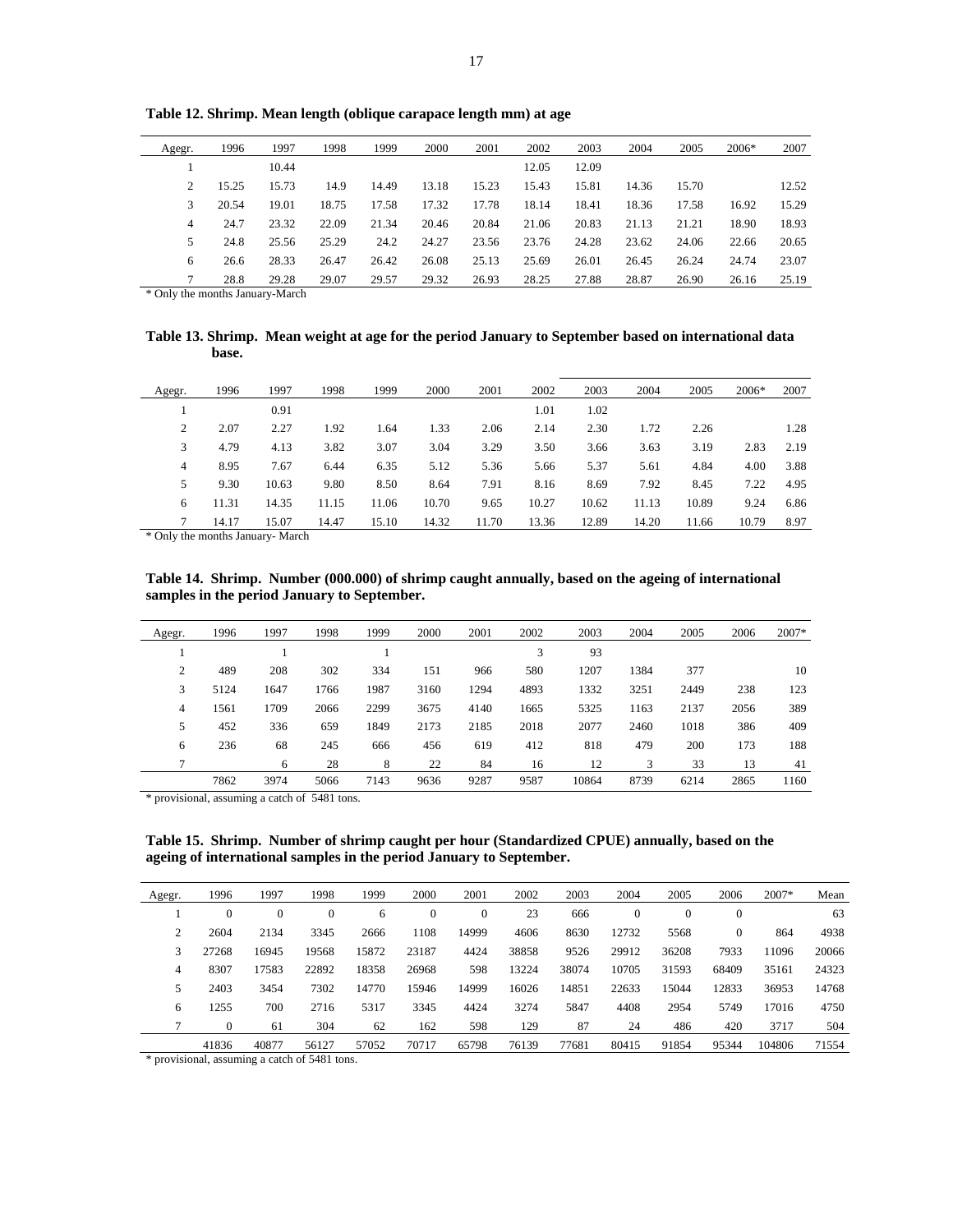| Age gr. | 1993     | 1994             | 1995           | 1996           | 1997     | 1998                | 1999     | 2000           | 2001           | 2002           | 2003              | 2004           | 2005              | 2006       | 2007           | Mean  |
|---------|----------|------------------|----------------|----------------|----------|---------------------|----------|----------------|----------------|----------------|-------------------|----------------|-------------------|------------|----------------|-------|
|         | 0        | $\Omega$         | $\Omega$       | $\mathbf{0}$   | $\Omega$ | $\theta$            | $\theta$ | $\theta$       | $\overline{0}$ | $\theta$       | $\theta$          | $\Omega$       | $\Omega$          | $0\quad 0$ |                | 0.000 |
| 2       | $\theta$ | $\Omega$         | $\overline{0}$ | $\Omega$       | $\Omega$ | $\theta$            | $\theta$ | $\theta$       | $\overline{0}$ | $\bf{0}$       | $\overline{0}$    | $\overline{0}$ | $\Omega$          | $0\quad 0$ |                | 0.000 |
| 3       | $\theta$ | $\left( \right)$ |                | $0\quad 0.068$ | 0.013    | $\bf{0}$            |          | $0\quad 0.006$ |                | $0\quad 0.002$ | 0.003             |                | $0\quad 0.039$    |            | $0\quad 0.031$ | 0.011 |
| 4       | $\Omega$ | $\Omega$         |                |                |          | 1 0.514 0.431 0.300 |          | 0.356          | 0.12           |                | 0.608 0.258 0.187 |                | 0.626 0.177 0.284 |            |                | 0.391 |
| 5       |          |                  |                |                |          | $\mathbf{1}$        | 0.999    | $\sim$ 1       | 0.960          |                | - 1 -             | 0.942          |                   |            |                | 0.993 |
| 6       |          |                  |                |                |          |                     |          |                |                |                |                   |                |                   |            |                |       |
|         |          |                  |                |                |          |                     |          |                |                |                |                   |                |                   |            |                |       |

**Table 16. Shrimp. Maturity of females (transitionals , primiparous and multiparous) at age based on the period January to September.**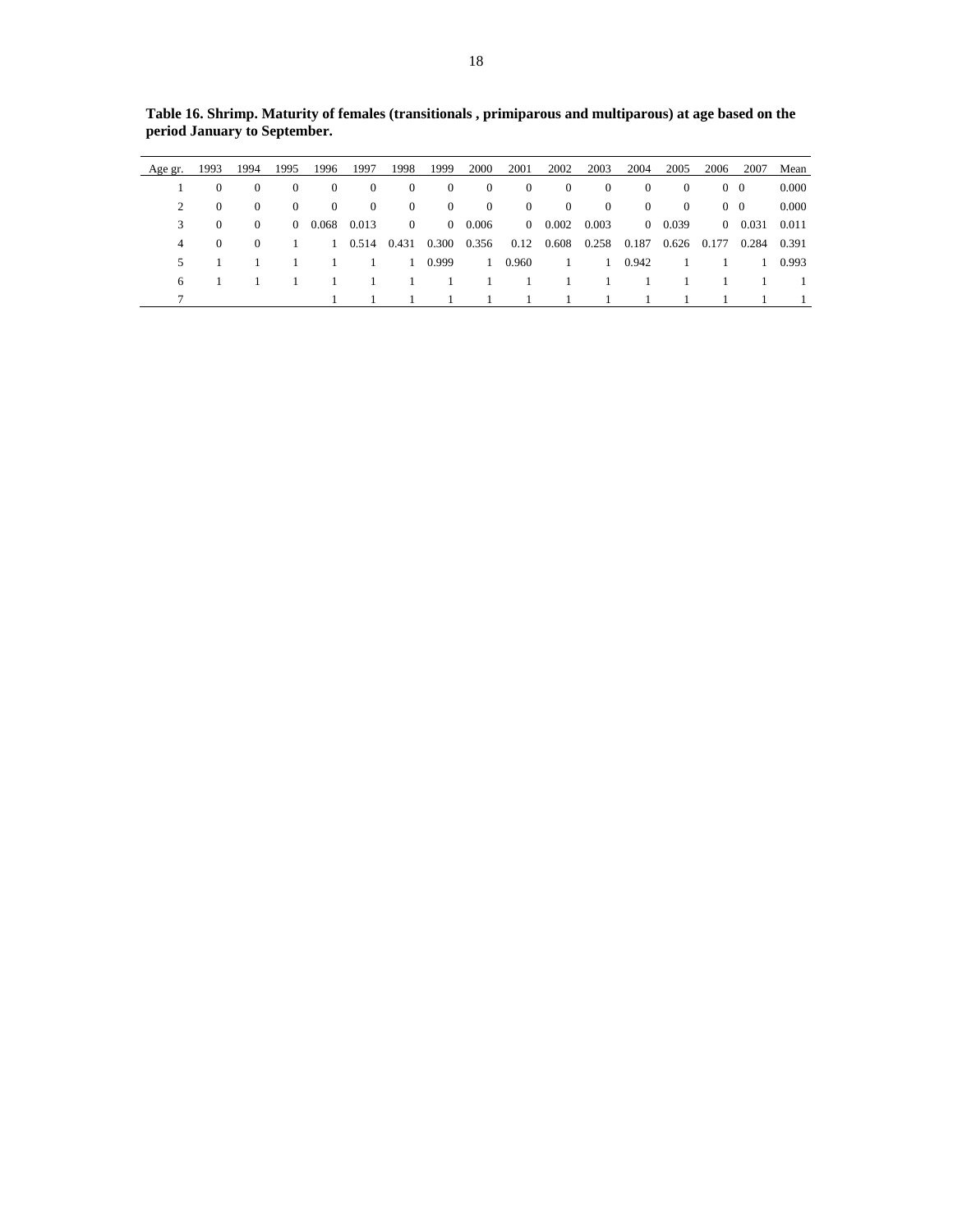

Fig.1. Shrimp in Div. 3M: catch.





Fig. 2. Coefficient of variation around the annual mean CPUE.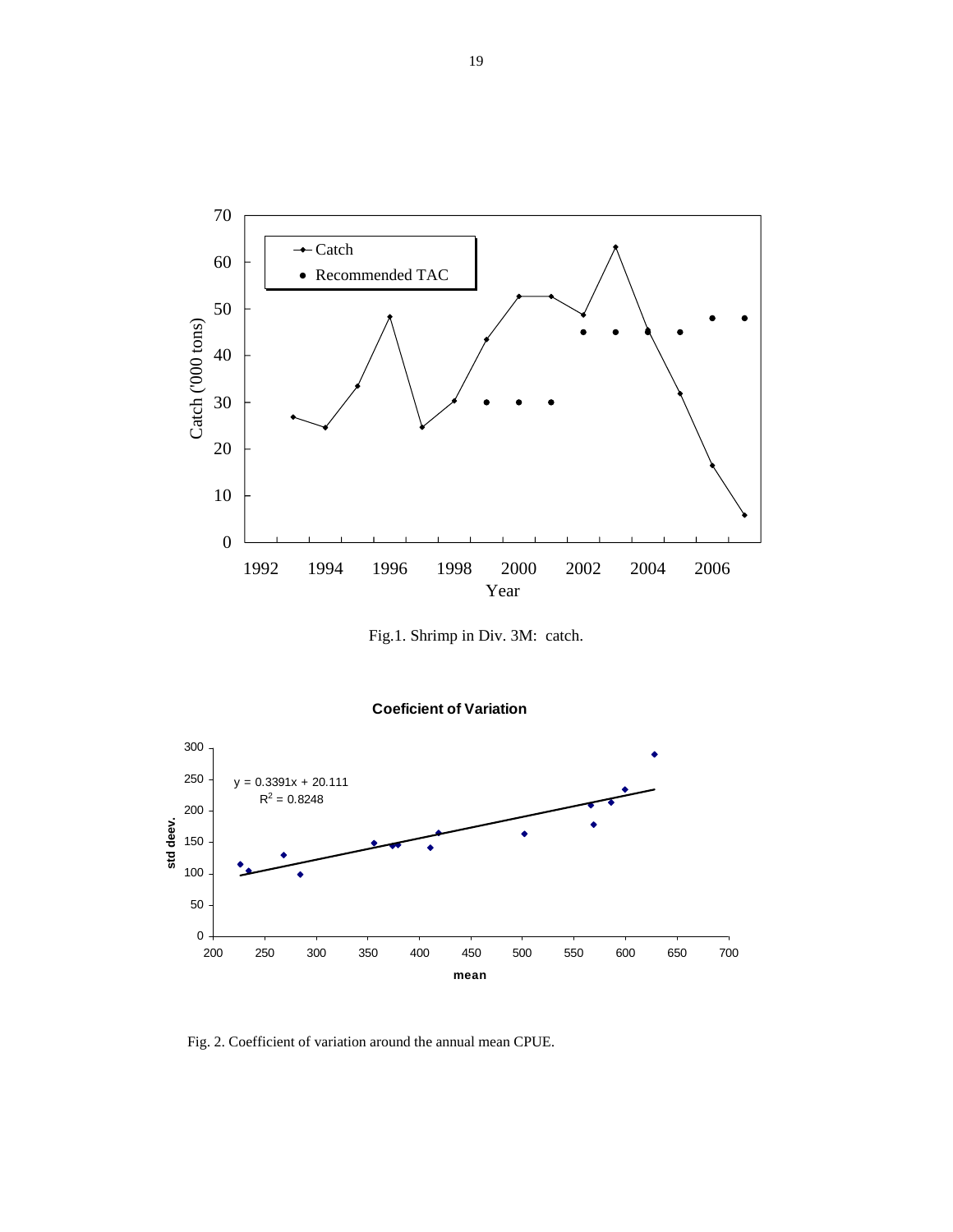

Fig.3. Plots of the generalized linear model of CPUE predicted by year, vessel, month and gear.



Fig. 4. Standarized CPUE series for shrimp in 3M Division, scaled to CPUE in 1993 with approximate 95% confidence limits.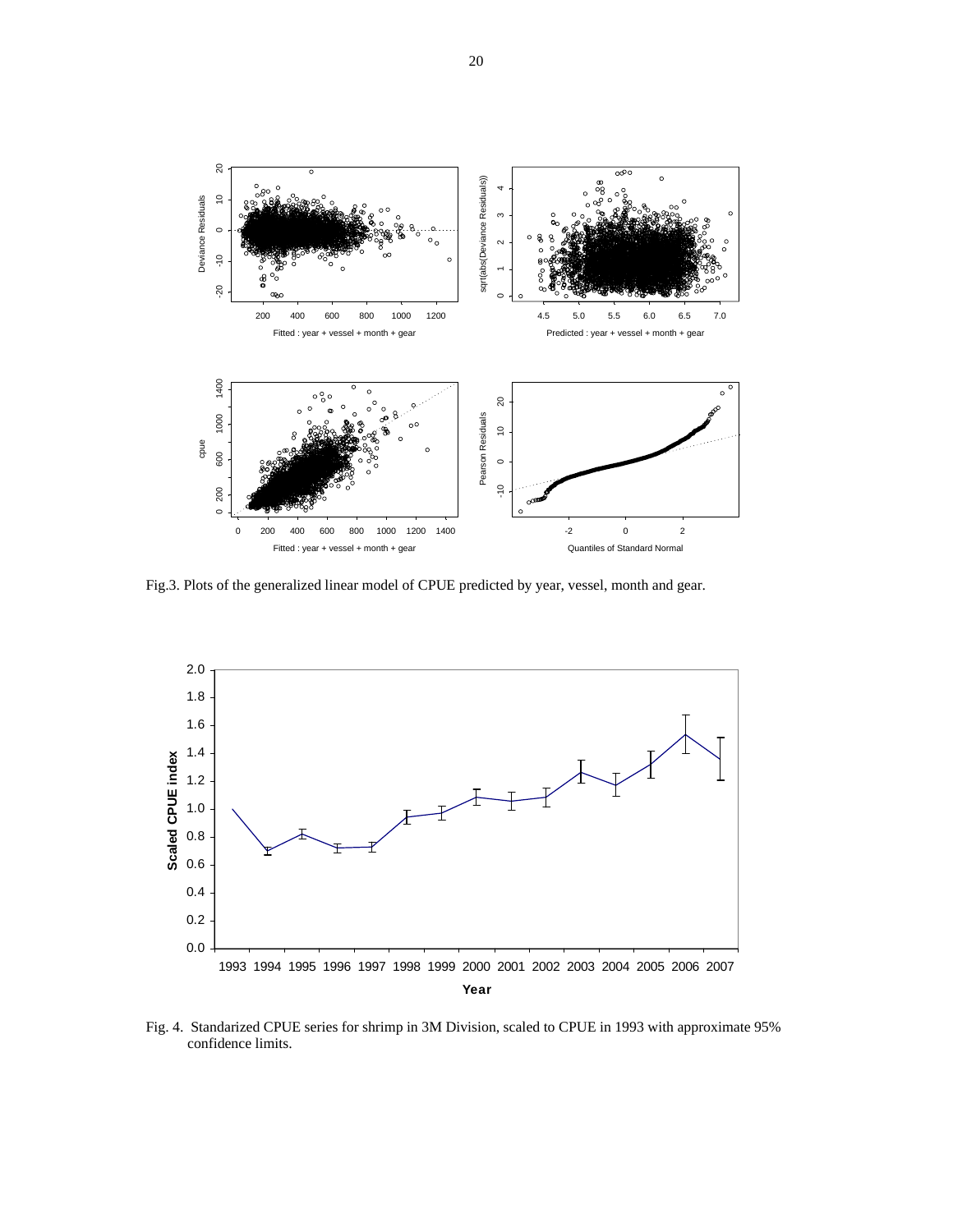

Fig. 5. Shrimp in Div. 3M: exploitation rates as derived by catch divided by the EU survey biomass index of the same year .



Fig. 6. Shrimp in Div. 3M: the index of the number of age 2 in the commercial fishery is shown along with the abundance indices at age 2 from the EU survey and from the juvenile bag. Each series was standardized to its mean.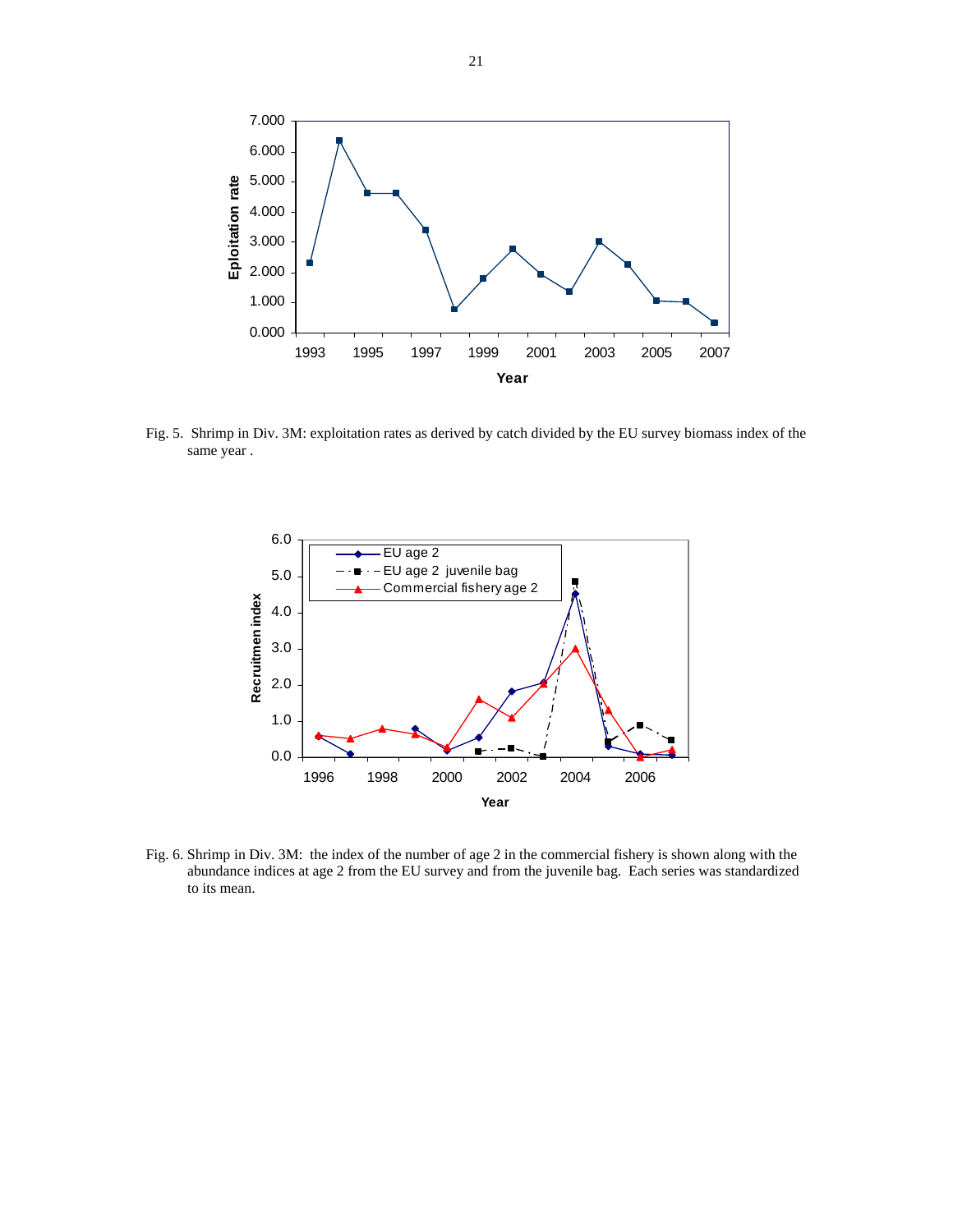

Fig. 7. Shrimp in Div. 3M: no./hour of 2 year olds in the commercial fishery and standardized kg/hour of 3 years and older lagged by 2 years.



Fig. 8. Shrimp in Div. 3M: no./hour of 2 year olds in the commercial fishery and standardized kg/hour of 3 years and older lagged by 3 years.